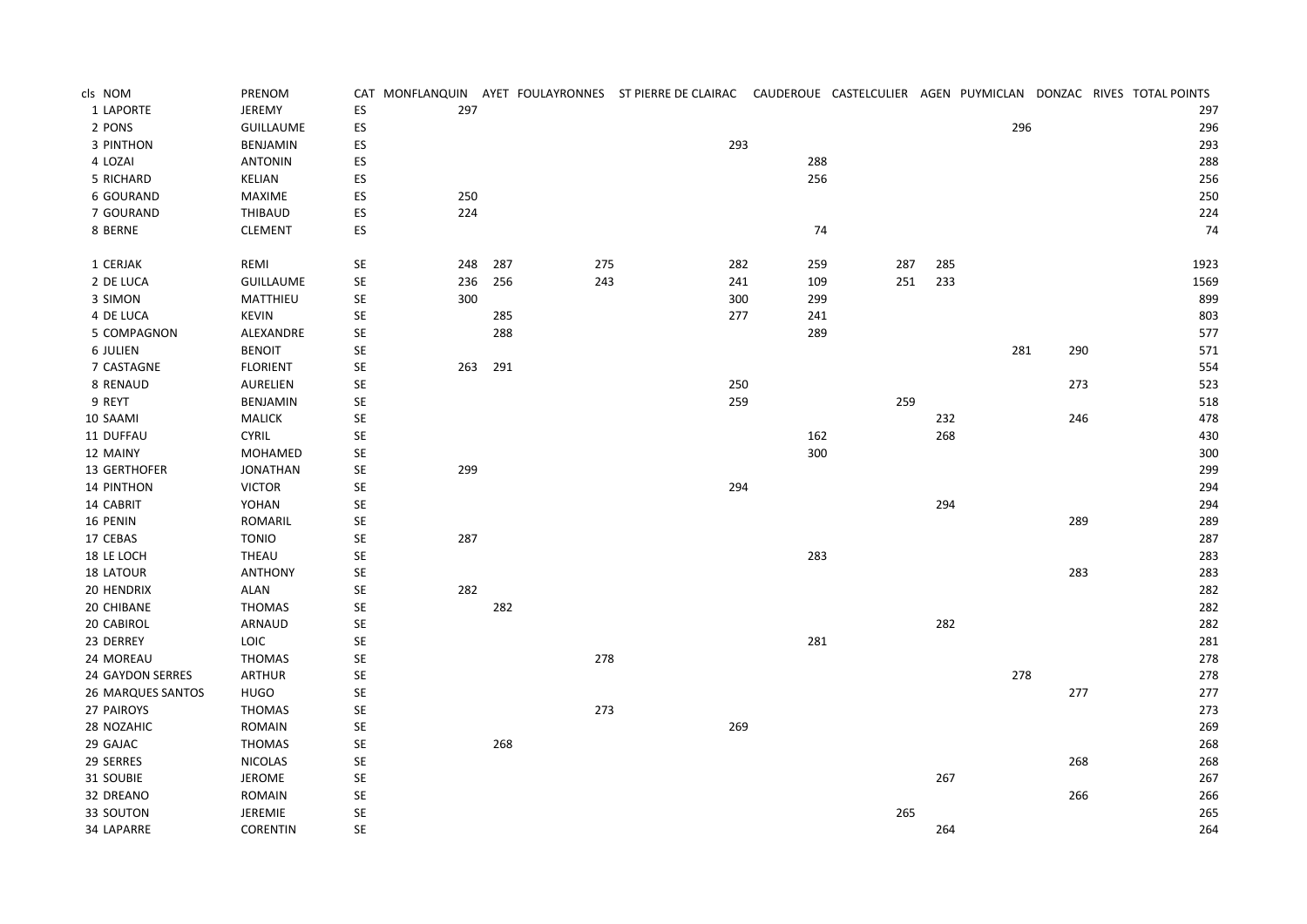| 35 VALLECILLOS    | <b>NICOLAS</b>    | SE                   |     |     |     |     | 263    |     |     |     |     | 263  |
|-------------------|-------------------|----------------------|-----|-----|-----|-----|--------|-----|-----|-----|-----|------|
| 36 SAAMI          | <b>JORDAN</b>     | SE                   |     |     |     |     |        |     |     |     | 262 | 262  |
| 37 MIRONE         | JEREMY            | SE                   |     |     | 260 |     |        |     |     |     |     | 260  |
| 38 MARCHESIN      | <b>HUGO</b>       | SE                   |     |     | 258 |     |        |     |     |     |     | 258  |
| 39 BASTIE         | ALEXIS            | SE                   |     |     |     | 257 |        |     |     |     |     | 257  |
| <b>40 ANIORTE</b> | <b>JORDAN</b>     | SE                   |     |     |     |     | 252    |     |     |     |     | 252  |
| 41 LOSSE          | <b>ANTOINE</b>    | SE                   |     |     |     |     |        |     |     | 250 |     | 250  |
| 42 DUFFAU         | RENAUD            | SE                   |     |     |     |     |        |     |     |     | 245 | 245  |
| 43 VILLETTE       | <b>DORIAN</b>     | $\mathsf{SE}\xspace$ |     |     |     |     | 244    |     |     |     |     | 244  |
| 44 BAURENS        | JULIEN            | SE                   |     |     |     |     | 240    |     |     |     |     | 240  |
| 45 LECLERC        | ARNAUD            | SE                   |     |     |     |     |        |     | 237 |     |     | 237  |
| 46 SENAVE         | <b>ANTOINE</b>    | SE                   | 234 |     |     |     |        |     |     |     |     | 234  |
| 47 PICCOLO        | <b>JEREMY</b>     | SE                   |     |     |     |     |        |     |     | 232 |     | 232  |
| <b>48 VINCENT</b> | MATHIEU           | SE                   |     |     |     |     |        |     | 230 |     |     | 230  |
| 49 CLIQUE         | <b>FRANCOIS</b>   | SE                   |     |     |     |     | 227    |     |     |     |     | 227  |
| 50 MOMBRUN        | <b>ROMAIN</b>     | SE                   |     |     |     |     |        |     |     | 222 |     | 222  |
| 51 INGELRELST     | NICOLAS           | SE                   | 221 |     |     |     |        |     |     |     |     | 221  |
| 52 SEGURA         | THOMAS            | SE                   |     |     |     |     | 218    |     |     |     |     | 218  |
| 52 MAGNE          | CLEMENT           | SE                   |     |     |     |     |        |     | 218 |     |     | 218  |
| 54 DETTO          | JULIEN            | SE                   |     |     |     |     | $17\,$ |     | 199 |     |     | 216  |
| 55 RAGOUSSI       | <b>CHRISTOPHE</b> | SE                   |     |     |     |     |        |     | 212 |     |     | 212  |
| 56 TOUZOULI       | <b>CLEMENT</b>    | SE                   |     |     |     |     |        |     | 201 |     |     | 201  |
| 57 BOUMATI        | MAXIME            | SE                   |     |     |     |     | 198    |     |     |     |     | 198  |
| 58 CALMETTE       | PIERRICK          | SE                   |     |     |     |     | 177    |     |     |     |     | 177  |
| 59 MONTAULIEU     | <b>FLORIAN</b>    | SE                   |     |     |     |     | 176    |     |     |     |     | 176  |
| 60 MARCHI         | <b>JULIEN</b>     | SE                   |     |     |     |     | 146    |     |     |     |     | 146  |
| 61 AZARKAN        | <b>IMAD</b>       | SE                   |     |     |     |     | 136    |     |     |     |     | 136  |
| 62 DE VEYRINAS    | COME              | SE                   |     |     |     |     | 114    |     |     |     |     | 114  |
| 63 MARDON         | <b>RODOLPHE</b>   | SE                   |     |     |     |     | 112    |     |     |     |     | 112  |
| 64 ROBERT         | GREGORY           | SE                   |     |     |     |     | 86     |     |     |     |     | 86   |
| 65 KIAM           | THOMAS            | SE                   |     |     |     |     | 79     |     |     |     |     | 79   |
| 66 BERNE          | <b>LUCAS</b>      | SE                   |     |     |     |     | 75     |     |     |     |     | 75   |
| 67 VERLEENE       | <b>JIMMY</b>      | SE                   |     |     |     |     | 69     |     |     |     |     | 69   |
|                   |                   |                      |     |     |     |     |        |     |     |     |     |      |
| 1 SOMMAIRE        | <b>GUILLAUME</b>  | M <sub>0</sub>       | 298 | 299 | 299 | 298 | 25     | 298 | 296 | 300 |     | 2113 |
| 2 MOREAU          | <b>GUILLAUME</b>  | M <sub>0</sub>       |     |     | 263 | 240 | 211    | 267 | 269 | 257 | 271 | 1778 |
| 3 MARTIN          | FABIEN            | M0                   | 286 | 294 | 289 | 286 | 246    |     |     |     |     | 1401 |
| 4 MEMOIRE         | <b>ANTHONY</b>    | M0                   | 269 | 270 | 264 |     |        |     | 238 | 251 |     | 1292 |
| 5 KIENE           | GREGORY           | M <sub>0</sub>       |     |     |     | 299 | 298    |     | 300 |     |     | 897  |
| 6 ROUSSEL         | SYLVAIN           | M <sub>0</sub>       | 293 |     |     | 290 | 278    |     |     |     |     | 861  |
| 7 SCAPINELLO      | JULIEN            | $_{\rm M0}$          |     | 292 |     |     | 262    |     |     |     | 281 | 835  |
| 8 AGOSTI          | <b>DAVID</b>      | M0                   | 273 |     | 279 |     | 266    |     |     |     |     | 818  |
| 9 BOHAN           | <b>LOIC</b>       | M <sub>0</sub>       |     | 269 | 267 |     |        |     |     |     | 260 | 796  |
| 10 MARTIN         | <b>EMILIEN</b>    | $_{\rm M0}$          |     |     |     | 252 | 208    |     | 256 |     |     | 716  |
|                   |                   |                      |     |     |     |     |        |     |     |     |     |      |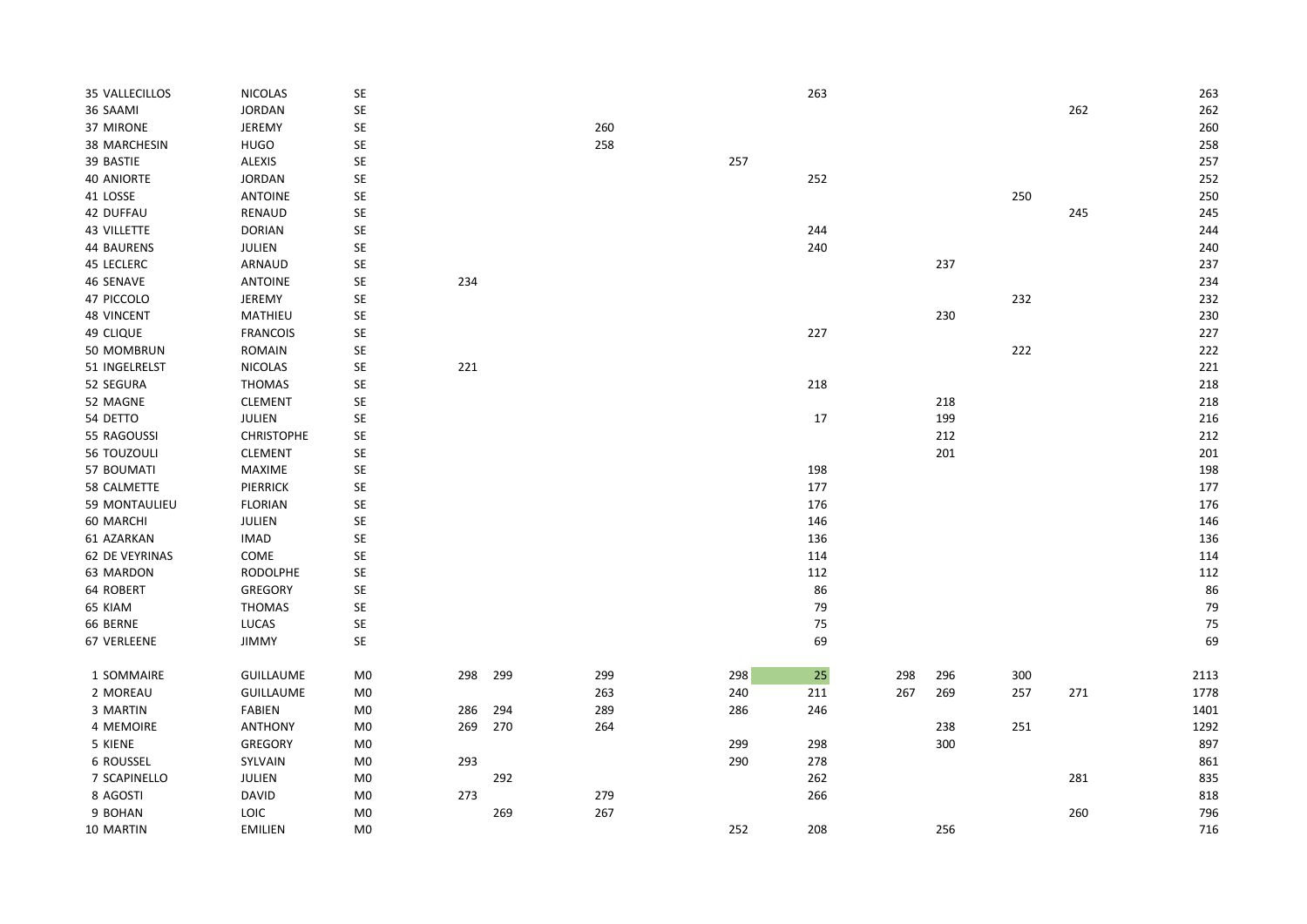| 11 DUFFAU             | XAVIER               | $M0$           |     |     |     |     | 134 | 255 | 229 |     |     | 618 |
|-----------------------|----------------------|----------------|-----|-----|-----|-----|-----|-----|-----|-----|-----|-----|
| 12 FABBRI             | WILLIAM              | M <sub>0</sub> |     |     |     |     |     | 299 | 299 |     |     | 598 |
| 13 RIVIERE            | <b>CYRIL</b>         | $M0$           |     |     |     |     | 101 | 262 | 225 |     |     | 588 |
| 14 STRINGARO          | LIONEL               | $M0$           |     |     |     |     |     | 289 | 280 |     |     | 569 |
| 15 CLAUDON            | SEBASTIEN            | M <sub>0</sub> | 237 |     | 238 |     |     |     |     |     |     | 475 |
| <b>16 GUILMAIN</b>    | <b>NICOLAS</b>       | $M0$           | 233 |     |     | 235 |     |     |     |     |     | 468 |
| 17 BOISNAY            | <b>CEDRIC</b>        | M0             |     | 253 |     |     | 209 |     |     |     |     | 462 |
| 18 LAUGA              | <b>MARTIN</b>        | M <sub>0</sub> |     |     |     |     | 72  | 268 |     |     |     | 340 |
| 19 PADER              | <b>THOMAS</b>        | M <sub>0</sub> |     |     |     |     | 296 |     |     |     |     | 296 |
| 20 LASSORT            | JULIEN               | M0             |     |     |     |     |     |     |     | 295 |     | 295 |
| 20 MARIE              | YANNICK              | M <sub>0</sub> |     |     |     |     |     |     | 295 |     |     | 295 |
| 22 SANCHEZ            | <b>DAVID</b>         | M <sub>0</sub> |     |     |     |     | 294 |     |     |     |     | 294 |
| 23 SOUTIRAN           | SYLVAIN              | M0             |     |     | 292 |     |     |     |     |     |     | 292 |
| 23 ROUSSILLE          | <b>GUILLAUME</b>     | M0             |     |     |     |     |     |     |     |     | 292 | 292 |
| 25 CARADEC            | LAURENT              | M <sub>0</sub> |     |     | 291 |     |     |     |     |     |     | 291 |
| 25 MAURIEGE           | MATHIEU              | $M0$           |     |     |     |     | 291 |     |     |     |     | 291 |
| 27 PICOT              | JULIEN               | $M0$           |     |     |     |     |     |     | 290 |     |     | 290 |
| 28 SOULERE            | JEREMIE              | M0             |     |     |     |     |     |     |     | 289 |     | 289 |
| 29 FLAO               | <b>TANGUY</b>        | M0             |     |     |     |     |     |     |     | 288 |     | 288 |
| 30 BONVILA            | <b>BRUNO</b>         | M <sub>0</sub> |     |     |     |     |     |     |     |     | 287 | 287 |
| 31 LE BLEVEC          | YOAN                 | M <sub>0</sub> |     |     |     |     |     |     | 286 |     |     | 286 |
| 32 PASCAL             | JULIEN               | M <sub>0</sub> |     |     |     |     | 285 |     |     |     |     | 285 |
| 33 AURLIAC            | REMY                 | $_{\rm M0}$    |     |     |     |     |     |     |     |     | 284 | 284 |
| 34 ALEXANDRE          | <b>FABIEN</b>        | $_{\rm M0}$    |     |     |     |     | 282 |     |     |     |     | 282 |
| 34 FERRIER            | <b>CHRISTOPHE</b>    | M <sub>0</sub> |     |     |     |     |     |     |     |     | 282 | 282 |
| 36 GONZALEZ           | <b>CYRIL</b>         | M0             | 275 |     |     |     |     |     |     |     |     | 275 |
| <b>37 BETOULIERES</b> | <b>CEDRIC</b>        | M <sub>0</sub> |     |     |     |     |     | 274 |     |     |     | 274 |
| 38 PUJOL              | <b>JOSSELIN</b>      | M <sub>0</sub> |     | 273 |     |     |     |     |     |     |     | 273 |
| 38 COUSSON            | LAURENT              | $_{\rm M0}$    |     |     |     |     | 273 |     |     |     |     | 273 |
| 38 JIMENEZ            | <b>PHILIPPE</b>      | M <sub>0</sub> |     |     |     |     |     |     | 273 |     |     | 273 |
| 41 LEDELLION          | YANN                 | M <sub>0</sub> |     |     |     |     |     |     |     | 272 |     | 272 |
| 42 LERICHE            | REMI                 | M0             |     |     |     |     | 271 |     |     |     |     | 271 |
| 43 SAVIGNAC           | <b>VINCENT</b>       | M0             |     |     | 268 |     |     |     |     |     |     | 268 |
| 43 LOICHOT            | <b>GEOFFROY</b>      | M <sub>0</sub> |     |     |     | 268 |     |     |     |     |     | 268 |
| 45 BOTTEON            | JEREMY               | M <sub>0</sub> |     | 267 |     |     |     |     |     |     |     | 267 |
| 46 BLAY               | LUDOVIC              | $_{\rm M0}$    | 266 |     |     |     |     |     |     |     |     | 266 |
| 47 DABOS              | ADRIEN               | M0             |     |     |     |     |     |     | 261 |     |     | 261 |
| 48 AGOSTI             | <b>DAMIEN</b>        | M <sub>0</sub> | 260 |     |     |     |     |     |     |     |     | 260 |
| 48 MOREL              | JULIEN               | M <sub>0</sub> |     |     |     |     |     |     |     | 260 |     | 260 |
| 50 MAURIN             | PIERRE               | M <sub>0</sub> |     | 255 |     |     |     |     |     |     |     | 255 |
| 50 DELFOSSE           | <b>DAVID</b>         | M <sub>0</sub> |     |     |     |     | 255 |     |     |     |     | 255 |
| 52 DARMORIS           | THOMAS               | M0             |     |     |     |     |     |     | 253 |     |     | 253 |
| 53 DEAUX              | <b>JEAN PHILIPPE</b> | $M0$           |     |     | 252 |     |     |     |     |     |     | 252 |
| 54 DUCAY              | <b>FLORIAN</b>       | M <sub>0</sub> |     |     | 250 |     |     |     |     |     |     | 250 |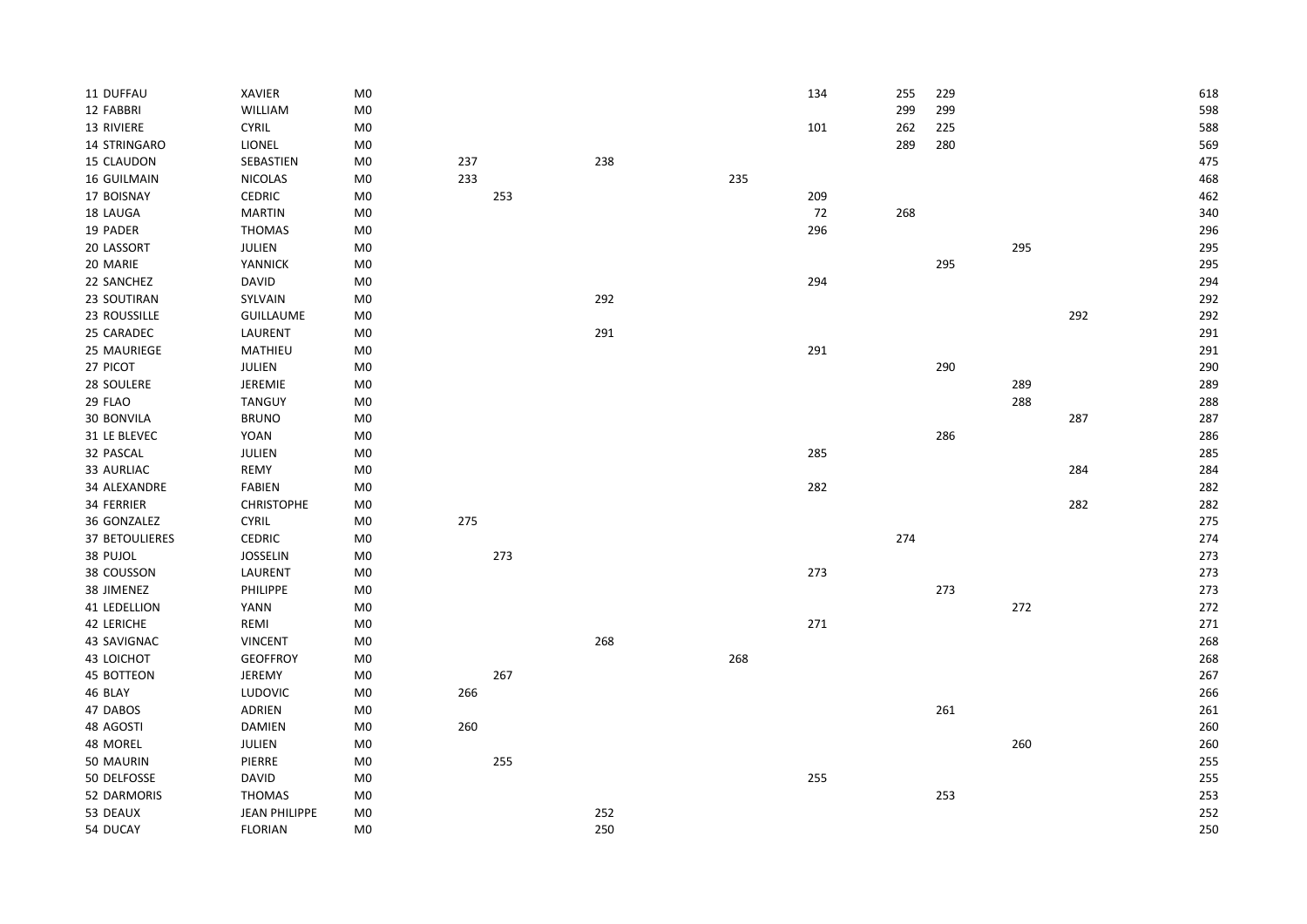| 55 MARTY            | <b>NICOLAS</b>       | M <sub>0</sub> |     |     |     |     |        |     |     |     | 249 | 249  |
|---------------------|----------------------|----------------|-----|-----|-----|-----|--------|-----|-----|-----|-----|------|
| 56 VINCENT          | LIONEL               | M <sub>0</sub> |     |     |     |     |        |     |     | 248 |     | 248  |
| 57 BACQUA           | <b>DIMITRI</b>       | M <sub>0</sub> |     |     |     |     |        |     | 243 |     |     | 243  |
| 58 PUTZEYS          | <b>BENOIT</b>        | M <sub>0</sub> |     |     |     |     |        |     | 241 |     |     | 241  |
| 59 DA ROS           | <b>DOMINIQUE</b>     | M <sub>0</sub> |     |     |     |     |        |     |     | 240 |     | 240  |
| 59 LIMES            | LAURENT              | M <sub>0</sub> |     |     |     |     |        |     |     |     | 240 | 240  |
| 61 MONTAGNE         | <b>THOMAS</b>        | M <sub>0</sub> |     |     |     |     | 238    |     |     |     |     | 238  |
| 62 AUSILIO          | <b>FRANCESCO</b>     | M <sub>0</sub> |     |     | 237 |     |        |     |     |     |     | 237  |
| 63 BERGER           | JULIEN               | M <sub>0</sub> |     |     |     |     |        |     | 234 |     |     | 234  |
| 64 REY              | AYMERIC              | M <sub>0</sub> | 232 |     |     |     |        |     |     |     |     | 232  |
| 65 TAUZIAC          | FABIEN               | M <sub>0</sub> | 230 |     |     |     |        |     |     |     |     | 230  |
| <b>65 TOURON</b>    | <b>GREGORY</b>       | M <sub>0</sub> |     |     |     |     | 230    |     |     |     |     | 230  |
| 67 RAUST            | PIERRE               | M0             |     |     |     |     |        |     | 220 |     |     | 220  |
| <b>68 SABALETTE</b> | <b>STEPHANE</b>      | M <sub>0</sub> |     |     |     |     |        |     | 214 |     |     | 214  |
| 69 CADEILLAN        | SEBASTIEN            | M <sub>0</sub> |     |     |     |     | 201    |     |     |     |     | 201  |
| 70 LE PEYIOU        | <b>YANN</b>          | M <sub>0</sub> |     |     |     |     | 186    |     |     |     |     | 186  |
| 71 COSTES LESCOUL   | JEREMY               | M <sub>0</sub> |     |     |     |     | 181    |     |     |     |     | 181  |
| 72 LAYAIT           | JEAN SEBASTIEN       | M <sub>0</sub> |     |     |     |     | 152    |     |     |     |     | 152  |
| <b>73 TURQUIN</b>   | <b>GERAUD</b>        | M <sub>0</sub> |     |     |     |     | 143    |     |     |     |     | 143  |
| 74 MARCELLIN        | SILAS                | M <sub>0</sub> |     |     |     |     | 121    |     |     |     |     | 121  |
| 75 VERY             | <b>JONATHAN</b>      | M <sub>0</sub> |     |     |     |     | 113    |     |     |     |     | 113  |
| 76 BAGNE            | <b>AURELIEN</b>      | M <sub>0</sub> |     |     |     |     | 107    |     |     |     |     | 107  |
| 77 BARRAU           | <b>DAMIEN</b>        | M0             |     |     |     |     | 84     |     |     |     |     | 84   |
| 78 BELGODERE        | <b>VINCENT</b>       | M <sub>0</sub> |     |     |     |     | 62     |     |     |     |     | 62   |
| 79 SUDRIE           | <b>LIONEL</b>        | M <sub>0</sub> |     |     |     |     | 60     |     |     |     |     | 60   |
| 80 CASSE            | <b>YOAN</b>          | M <sub>0</sub> |     |     |     |     | 58     |     |     |     |     | 58   |
| 81 VILLEUR          | <b>FLORENT</b>       | M <sub>0</sub> |     |     |     |     | 54     |     |     |     |     | 54   |
| 82 LACOSTE          | MATTHIEU             | M0             |     |     |     |     | 43     |     |     |     |     | 43   |
| 83 DONATONI         | <b>FREDERIC</b>      | M <sub>0</sub> |     |     |     |     | 33     |     |     |     |     | 33   |
| 84 HUSS             | THIBAUT              | M <sub>0</sub> |     |     |     |     | 29     |     |     |     |     | 29   |
| 85 BURRI            | <b>EMILE</b>         | M <sub>0</sub> |     |     |     |     | 14     |     |     |     |     | 14   |
| 86 BELGODERE        | MATTHIEU             | M <sub>0</sub> |     |     |     |     | 8      |     |     |     |     | 8    |
| 1 HOUZE             | <b>EMMANUEL</b>      | M1             | 296 | 298 | 298 |     | $25\,$ | 294 | 291 | 298 | 299 | 2099 |
| 2 ANTONIOLLI        | ALEXANDRE            | M1             | 290 | 296 | 297 |     | 25     | 297 | 293 | 299 | 300 | 2097 |
| 3 GOARIN            | <b>JEAN FRANCOIS</b> | M1             | 285 | 25  | 283 | 284 | 25     | 293 | 287 | 294 | 295 | 2071 |
| 4 POIRIER           | <b>PIERRICK</b>      | M1             | 292 | 297 | 293 |     | 284    | 296 |     | 297 | 298 | 2057 |
| 5 POUJADE           | OLIVIER              | M1             | 277 | 25  | 285 | 275 | 25     | 292 | 281 | 293 | 294 | 2047 |
| 6 VIVIES            | JEREMY               | M1             | 231 | 254 | 244 |     | 96     | 254 | 221 | 267 |     | 1567 |
| 7 GAULTIER          | LAURENT              | M1             | 271 | 286 |     |     | 250    | 286 | 270 |     |     | 1363 |
| 8 IGAU              | <b>FRANCK</b>        | M1             |     | 300 | 300 | 295 |        |     | 297 |     |     | 1192 |
| 9 GACHIES           | PHILIPPE             | M1             |     |     | 277 | 273 | 168    | 279 |     |     |     | 997  |
| 10 BELLOC           | ERIC                 | M1             |     |     | 271 |     |        | 281 |     |     | 278 | 830  |
| 11 FLORES           | <b>NICOLAS</b>       | M1             |     | 278 |     | 270 | 260    |     |     |     |     | 808  |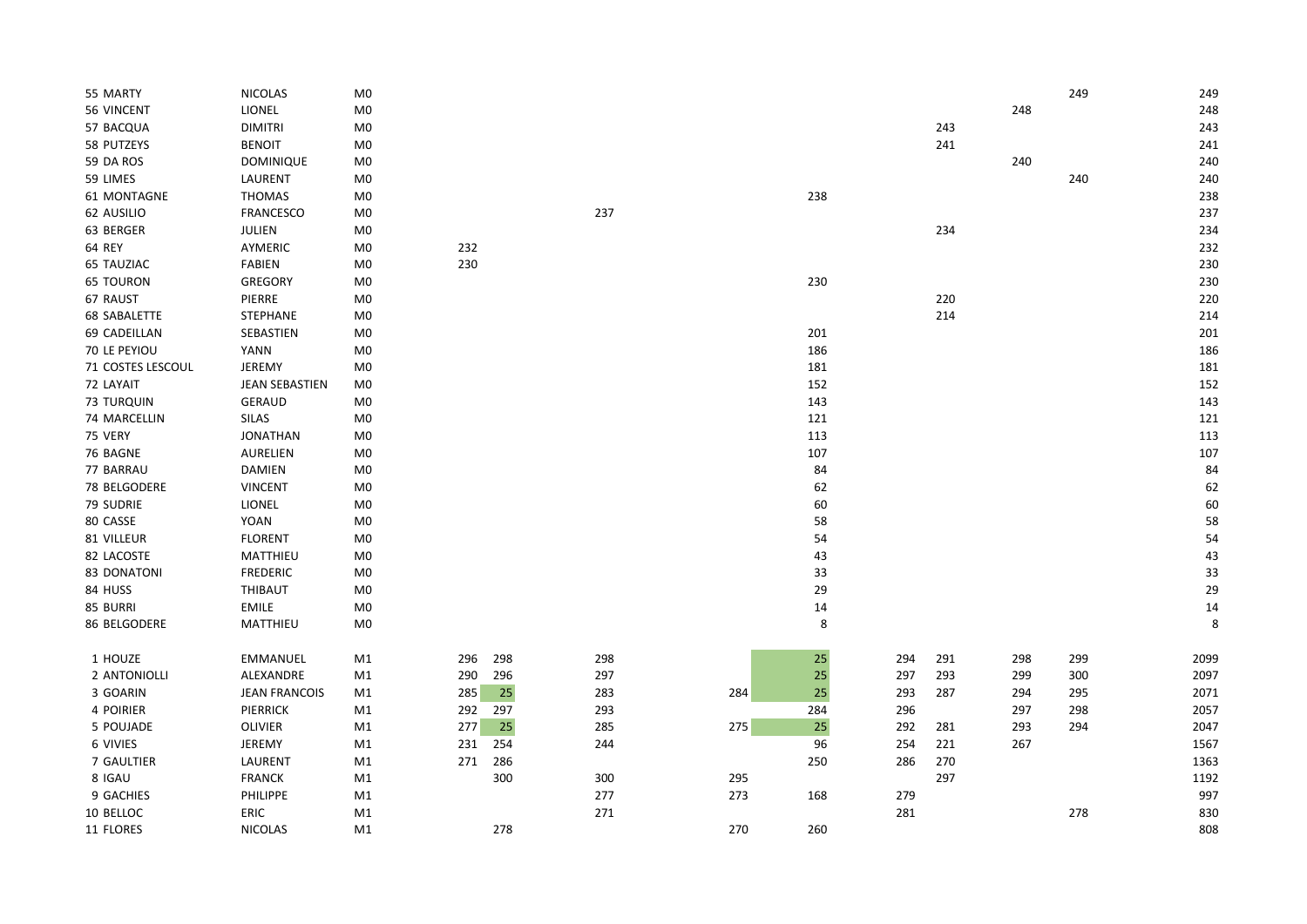| 12 GARIN           | <b>FLORIAN</b>       | M1 |     | 257 |     |     | 272 |     | 273 |     | 802 |
|--------------------|----------------------|----|-----|-----|-----|-----|-----|-----|-----|-----|-----|
| 13 SOBERA          | MATTHIEU             | M1 |     | 269 |     | 236 |     | 245 |     |     | 750 |
| 14 KLAARENBEEK     | JAAP                 | M1 | 295 |     |     |     |     | 298 |     |     | 593 |
| <b>15 PIPERAUX</b> | AXEL                 | M1 |     |     |     |     | 295 |     |     | 296 | 591 |
| 16 DAUTA           | <b>DAVID</b>         | M1 |     | 294 | 287 |     |     |     |     |     | 581 |
| 17 MONTAGNINI      | <b>OLIVIER</b>       | M1 |     |     |     |     |     | 277 | 287 |     | 564 |
| 18 LOUGNON         | <b>OLIVIER</b>       | M1 |     |     | 280 |     | 282 |     |     |     | 562 |
| 19 RIVIERE         | <b>GUILLAUME</b>     | M1 |     |     | 276 |     | 285 |     |     |     | 561 |
| 20 SARREMEJEAN     | <b>CEDRIC</b>        | M1 | 281 |     |     |     |     |     | 279 |     | 560 |
| 21 LABAT GEST      | ROMARIC              | M1 |     |     |     | 64  | 258 | 224 |     |     | 546 |
| 21 MONTULET        | JULIEN               | M1 |     | 274 |     | 272 |     |     |     |     | 546 |
| 23 BOULTAREAU      | <b>NICOLAS</b>       | M1 |     | 245 |     |     |     | 235 |     |     | 480 |
| 24 JANSSOONE       | <b>DAVID</b>         | M1 |     | 232 | 230 |     |     |     |     |     | 462 |
| 25 MONZIE          | <b>NICOLAS</b>       | M1 |     |     |     |     |     | 216 | 245 |     | 461 |
| 26 LAMBERT         | JULIEN               | M1 | 267 |     |     | 187 |     |     |     |     | 454 |
| 27 PIZZOL          | <b>NICOLAS</b>       | M1 |     |     |     |     | 300 |     |     |     | 300 |
| 28 BURDIZZO        | <b>GUILLAUME</b>     | M1 |     |     | 297 |     |     |     |     |     | 297 |
| 29 VIALARD         | <b>JEAN PHILIPPE</b> | M1 |     | 296 |     |     |     |     |     |     | 296 |
| 29 BRISSE          | <b>CLEMENT</b>       | M1 |     |     | 296 |     |     |     |     |     | 296 |
| 31 BROSSIER        | <b>WILFRID</b>       | M1 |     |     |     |     |     |     | 290 |     | 290 |
| 32 CHAUMEIL        | <b>LUDOVIC</b>       | M1 | 284 |     |     |     |     |     |     |     | 284 |
| 33 PEREYROL        | <b>GILLES</b>        | M1 |     |     | 283 |     |     |     |     |     | 283 |
| 34 BOUDON          | <b>DENIS</b>         | M1 |     |     |     |     |     |     | 282 |     | 282 |
| 35 BONVALET        | <b>YOANN</b>         | M1 |     | 280 |     |     |     |     |     |     | 280 |
| 36 SCHMITT         | <b>OLIVIER</b>       | M1 |     |     |     |     |     | 278 |     |     | 278 |
| 37 ROUCH           | <b>CEDRIC</b>        | M1 |     |     |     | 277 |     |     |     |     | 277 |
| 38 LANNES          | <b>FREDERIC</b>      | M1 |     |     |     |     |     |     |     | 276 | 276 |
| 39 LALANE          | JULIEN               | M1 |     |     |     |     |     |     |     | 272 | 272 |
| <b>40 VERDIER</b>  | SEBASTIEN            | M1 |     |     |     |     |     |     | 270 |     | 270 |
| 41 CLEMENTZ        | <b>JONATHAN</b>      | M1 |     | 266 |     |     |     |     |     |     | 266 |
| 42 CAMINADE        | <b>FABRICE</b>       | M1 | 265 |     |     |     |     |     |     |     | 265 |
| 42 DEMATHIEU       | SYLVAIN              | M1 |     |     |     |     |     |     |     | 265 | 265 |
| 44 MARADENE        | <b>BRUNO</b>         | M1 | 263 |     |     |     |     |     |     |     | 263 |
| 45 DARCOS          | <b>WILLY</b>         | M1 |     |     |     |     |     |     | 262 |     | 262 |
| 46 DEVALLE         | MATTHIEU             | M1 |     |     |     | 261 |     |     |     |     | 261 |
| 47 PROUZET         | <b>OLIVIER</b>       | M1 |     |     |     | 257 |     |     |     |     | 257 |
| 47 AURY            | ALBAN                | M1 |     |     |     |     | 257 |     |     |     | 257 |
|                    |                      |    |     |     |     |     |     |     |     |     |     |
| 49 BERTAU          | <b>ANTHONY</b>       | M1 | 254 |     |     |     |     |     |     |     | 254 |
| 50 PEREIRA         | <b>BRUNO</b>         | M1 |     | 253 |     |     |     |     |     |     | 253 |
| 50 GODET           | SYLVAIN              | M1 |     |     |     |     |     |     |     | 253 | 253 |
| 52 BOURDIC         | GWENAEL              | M1 |     |     |     |     |     |     | 252 |     | 252 |
| 52 FILHOL          | <b>BENOIT</b>        | M1 |     |     |     |     |     |     |     | 252 | 252 |
| 54 LEIVA           | <b>DAVID</b>         | M1 |     |     |     |     | 250 |     |     |     | 250 |
| 54 BOUGLON         | <b>FREDERIC</b>      | M1 |     |     |     |     |     |     |     | 250 | 250 |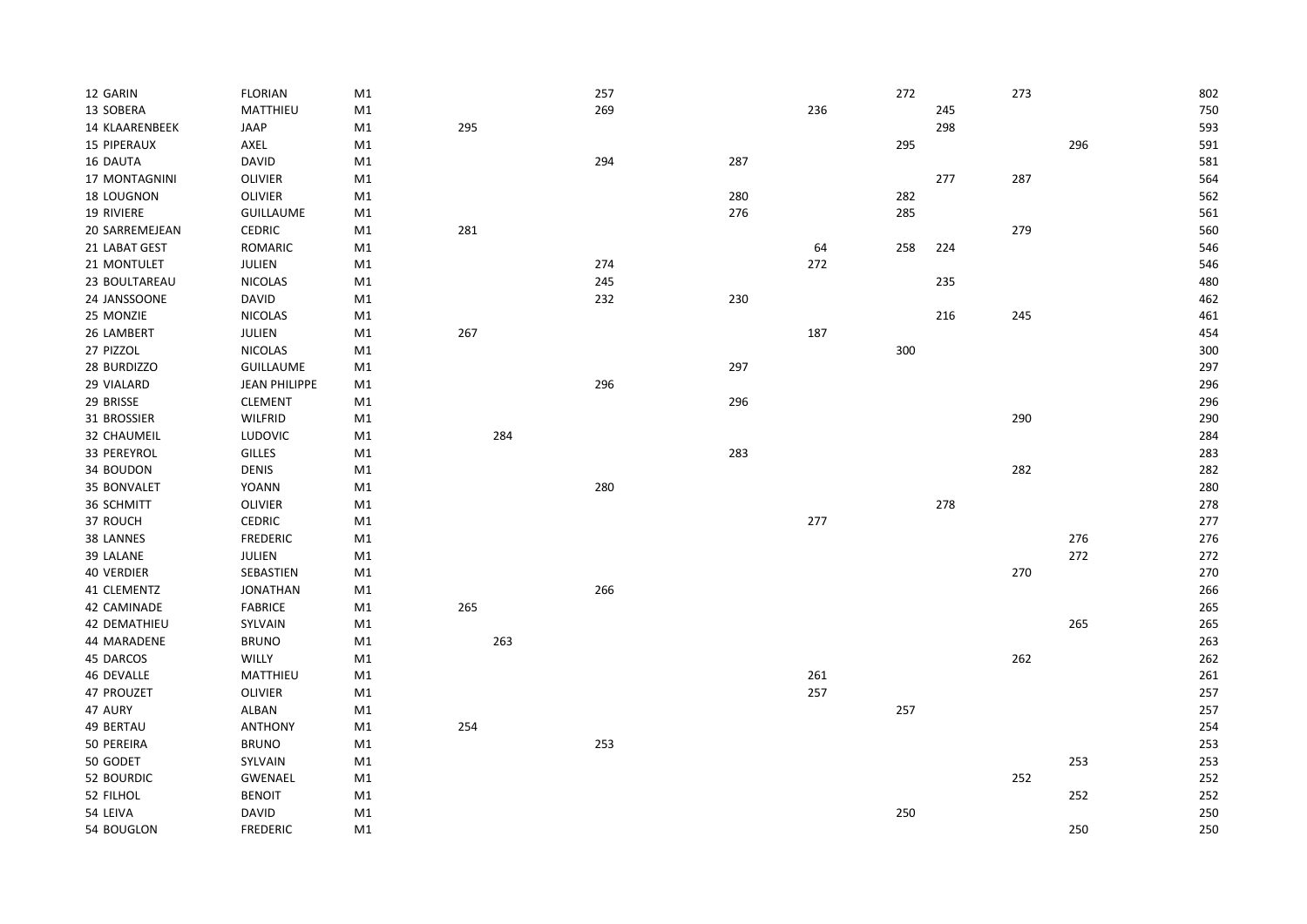| 56 CARIA               | <b>DAVID</b>     | M1            | 246 |     |     |     | 246        |
|------------------------|------------------|---------------|-----|-----|-----|-----|------------|
| 56 LAVIALLE            | ALLAN            | $\mathsf{M1}$ |     |     |     | 246 | 246        |
| 58 CHRISTOPHE VICTOIRE | <b>JEAN NOEL</b> | $\mathsf{M1}$ |     |     | 244 |     | 244        |
| 58 DUPARC              | <b>BENOIT</b>    | M1            |     |     |     |     | 244<br>244 |
| 60 DELESMONT           | PIERRE           | M1            |     | 243 |     |     | 243        |
| 61 GIBERT              | <b>NICOLAS</b>   | M1            |     |     |     | 241 | 241        |
| 62 LATESTERE           | <b>FLORENT</b>   | M1            |     |     | 240 |     | 240        |
| <b>63 GUILLAUMARD</b>  | JEROME           | M1            |     |     |     | 239 | 239        |
| <b>63 PLANTADE</b>     | SEBASTIEN        | M1            |     |     |     |     | 239<br>239 |
| 65 BELID               | ERIC             | M1            |     | 237 |     |     | 237        |
| <b>66 ARPOULET</b>     | <b>BENOIT</b>    | M1            |     |     |     | 230 | 230        |
| 67 CONCEICAO           | LUDOVIC          | M1            |     | 226 |     |     | 226        |
| <b>68 DURENQUE</b>     | <b>NICOLAS</b>   | M1            |     | 224 |     |     | 224        |
| 69 AGOSTINI            | LAURENT          | M1            |     | 221 |     |     | 221        |
| 70 MOREIRA             | ADEMIR           | M1            | 219 |     |     |     | 219        |
| 70 FERRAN              | RUDY             | M1            |     |     |     | 219 | 219        |
| 72 MAURON              | SYLVAIN          | M1            |     | 214 |     |     | 214        |
| 73 GARDEIL             | YANNICK          | M1            |     | 213 |     |     | 213        |
| 74 DIEUDONNE           | DAMIEN           | M1            |     |     | 211 |     | 211        |
| 75 OLIVER              | JEAN             | M1            |     | 206 |     |     | 206        |
| 76 DUPEYRON            | LIONEL           | M1            |     | 204 |     |     | 204        |
| <b>77 PIC</b>          | <b>FABRICE</b>   | M1            |     |     | 202 |     | 202        |
| 78 REMY                | MATHIEU          | M1            |     | 200 |     |     | 200        |
| 79 ROLLIER             | NICOLAS          | M1            |     | 195 |     |     | 195        |
| 80 VIVES               | FABIEN           | M1            |     | 194 |     |     | 194        |
| 81 FORTIN              | <b>CHARLES</b>   | M1            |     | 189 |     |     | 189        |
| 82 BUSQUET             | JULIEN           | M1            |     | 183 |     |     | 183        |
| 83 KONG                | <b>BRICE</b>     | M1            |     | 178 |     |     | 178        |
| 84 LANDREAU            | <b>INTY</b>      | M1            |     | 157 |     |     | 157        |
| 85 BEGUIER             | JULIEN           | M1            |     | 148 |     |     | 148        |
| 86 TRISTAN             | DAMIEN           | M1            |     | 141 |     |     | 141        |
| 87 CHARAJAC            | <b>ANTOINE</b>   | M1            |     | 137 |     |     | 137        |
| 88 CEREA               | <b>CLEMENT</b>   | M1            |     | 133 |     |     | 133        |
| 89 MADER               | <b>BERTRAND</b>  | $\mathsf{M1}$ |     | 120 |     |     | 120        |
| 90 DALIES              | <b>BENJAMIN</b>  | M1            |     | 108 |     |     | 108        |
| 91 COTTIN              | <b>BENOIT</b>    | M1            |     | 102 |     |     | 102        |
| 92 GLEYZES             | <b>OLIVIER</b>   | M1            |     | 66  |     |     | 66         |
| 93 DUFAU               | RICHARD          | M1            |     | 61  |     |     | 61         |
| 94 LECOQ               | MATTHIEU         | M1            |     | 55  |     |     | 55         |
| 95 GELADE              | SEBASTIEN        | M1            |     | 51  |     |     | 51         |
| 96 SACLIER             | <b>BRUNO</b>     | M1            |     | 50  |     |     | 50         |
| 97 MIGNOT              | SYLVAIN          | M1            |     | 45  |     |     | 45         |
| 98 FORT                | CEDRIC           | $\mathsf{M1}$ |     | 24  |     |     | 24         |
| 99 HERVILLY            | LAURENT          | M1            |     | 23  |     |     | 23         |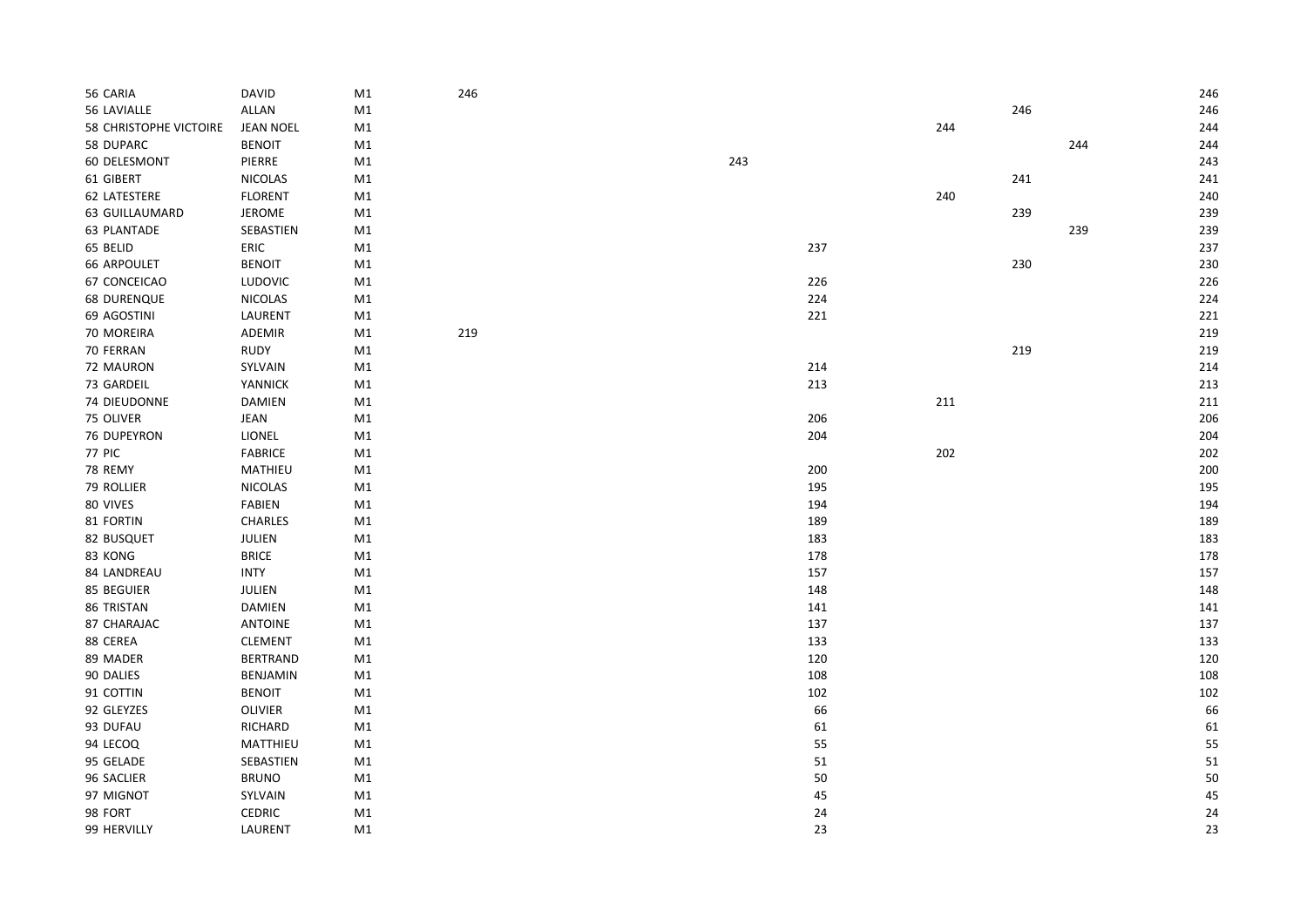| 1 LANTIN             | <b>FREDERIC</b>   | M <sub>2</sub> | 278 | 293 | 282 | 281 | 25  | 288 | 25  | 285 | 285 | 2042 |
|----------------------|-------------------|----------------|-----|-----|-----|-----|-----|-----|-----|-----|-----|------|
| 2 BOUQUILLON         | <b>JOSUALD</b>    | M <sub>2</sub> | 283 |     | 287 | 289 | 286 |     | 283 | 292 | 288 | 2008 |
| 3 FOURNEL            | <b>CHRISTOPHE</b> | M <sub>2</sub> |     | 295 |     | 288 | 264 | 290 | 288 | 291 | 280 | 1996 |
| 4 BREGERAS           | SEBASTIEN         | M <sub>2</sub> |     | 289 | 276 | 278 | 25  | 283 | 255 | 275 | 269 | 1950 |
| 5 LEBRUN             | LAURENT           | M <sub>2</sub> | 289 | 258 | 286 |     | 249 | 284 | 259 | 280 |     | 1905 |
| <b>6 DUPENNE</b>     | <b>JEROME</b>     | M <sub>2</sub> | 249 | 265 | 259 |     | 25  | 275 | 257 | 256 | 254 | 1840 |
| 7 JACQUEMIN          | <b>CHRISTOPHE</b> | M <sub>2</sub> | 240 | 259 | 249 | 244 | 25  | 256 | 25  | 255 | 263 | 1816 |
| 8 DAVID              | LAURENT           | M <sub>2</sub> | 272 | 290 |     | 254 | 235 |     | 279 | 283 |     | 1613 |
| 9 DEBERT             | <b>JEROME</b>     | M <sub>2</sub> | 259 |     | 261 | 261 | 174 |     | 266 |     |     | 1221 |
| 10 POUCHOU           | LAURENT           | M <sub>2</sub> |     |     |     |     | 210 | 271 | 271 | 277 |     | 1029 |
| 11 DAROT             | LAURENT           | M <sub>2</sub> |     | 283 |     |     |     |     |     | 274 | 275 | 832  |
| 12 BIGONET           | <b>BENOIT</b>     | M <sub>2</sub> |     |     | 281 |     | 251 |     | 263 |     |     | 795  |
| 13 RUIVO             | CARLOS            | M <sub>2</sub> |     |     |     | 247 |     |     | 251 | 258 |     | 756  |
| 14 DELPUCH           | <b>CHRISTOPHE</b> | M <sub>2</sub> |     |     | 248 |     | 172 |     | 246 |     |     | 666  |
| 15 ABIVIN            | THIERRY           | M <sub>2</sub> |     |     |     |     | 123 | 269 |     | 259 |     | 651  |
| 16 BRUNIE            | <b>CEDRICK</b>    | M <sub>2</sub> |     |     |     | 292 | 293 |     |     |     |     | 585  |
| 17 NAPORA            | <b>JAROSLAW</b>   | M <sub>2</sub> |     |     |     |     |     |     | 284 | 284 |     | 568  |
| <b>18 CONSTANTIN</b> | <b>CEDRIC</b>     | M <sub>2</sub> |     |     |     |     |     |     |     | 263 | 264 | 527  |
| 19 OSZEZYPATA        | <b>JEROME</b>     | M <sub>2</sub> |     |     |     | 260 |     |     | 254 |     |     | 514  |
| 20 BERGERY           | SEBASTIEN         | M <sub>2</sub> |     |     |     |     | 223 |     | 260 |     |     | 483  |
| 21 GRABARSKI         | THIERRY           | M <sub>2</sub> |     |     |     |     | 207 |     | 249 |     |     | 456  |
| 22 SEGUY             | <b>OLIVIER</b>    | M <sub>2</sub> | 238 |     |     |     | 167 |     |     |     |     | 405  |
| 23 DROUILHET         | PHILIPPE          | M <sub>2</sub> |     |     |     |     | 116 | 273 |     |     |     | 389  |
| 24 DE PRADA          | LAURENT           | M <sub>2</sub> |     |     |     |     | 128 |     |     | 254 |     | 382  |
| 25 THOURON           | <b>CHRISTOPHE</b> | M <sub>2</sub> |     |     |     | 242 | 126 |     |     |     |     | 368  |
| 26 GUIRBAL           | <b>BERTRAND</b>   | M <sub>2</sub> |     |     |     |     |     |     |     |     | 293 | 293  |
| 27 TRUQUEZ           | <b>CHRISTOPHE</b> | M <sub>2</sub> |     |     |     |     | 292 |     |     |     |     | 292  |
| 28 BOUSQUET          | <b>FREDERIC</b>   | M <sub>2</sub> | 288 |     |     |     |     |     |     |     |     | 288  |
| 29 TRICOT            | LAURENT           | M <sub>2</sub> | 280 |     |     |     |     |     |     |     |     | 280  |
| 29 TUJA              | <b>OLIVIER</b>    | M <sub>2</sub> |     |     |     |     | 280 |     |     |     |     | 280  |
| 31 BARBE             | <b>DAVID</b>      | M <sub>2</sub> |     | 279 |     |     |     |     |     |     |     | 279  |
| 31 CABANAC           | <b>DAVID</b>      | M <sub>2</sub> |     |     |     |     | 279 |     |     |     |     | 279  |
| 33 MENVILLE          | <b>BASTIEN</b>    | M <sub>2</sub> |     | 276 |     |     |     |     |     |     |     | 276  |
| 34 BERNARD           | <b>PATRICE</b>    | M <sub>2</sub> |     | 272 |     |     |     |     |     |     |     | 272  |
| 34 LOMBREZ           | ARNAUD            | M <sub>2</sub> |     |     |     |     |     |     | 272 |     |     | 272  |
| 36 MITTELSTADT       | LUDOVIC           | M <sub>2</sub> |     |     |     |     | 270 |     |     |     |     | 270  |
| 37 BAURENS           | <b>CEDRIC</b>     | M <sub>2</sub> |     |     |     |     | 269 |     |     |     |     | 269  |
| 38 SAUBADU           | YANNICK           | M <sub>2</sub> |     |     |     |     | 267 |     |     |     |     | 267  |
| 39 INVERNIZZI        | <b>DIDIER</b>     | M <sub>2</sub> |     |     |     |     |     |     |     | 265 |     | 265  |
| 40 DUPAU             | SEBASTIEN         | M <sub>2</sub> | 262 |     |     |     |     |     |     |     |     | 262  |
| 41 CARRINI           | <b>CYRIL</b>      | M <sub>2</sub> |     |     |     |     |     |     |     | 261 |     | 261  |
| 42 BIAU              | <b>CHRISTOPHE</b> | M <sub>2</sub> |     |     |     |     |     |     |     |     | 259 | 259  |
| <b>43 BRIANTAIS</b>  | THIERRY           | M <sub>2</sub> |     |     |     |     |     |     | 258 |     |     | 258  |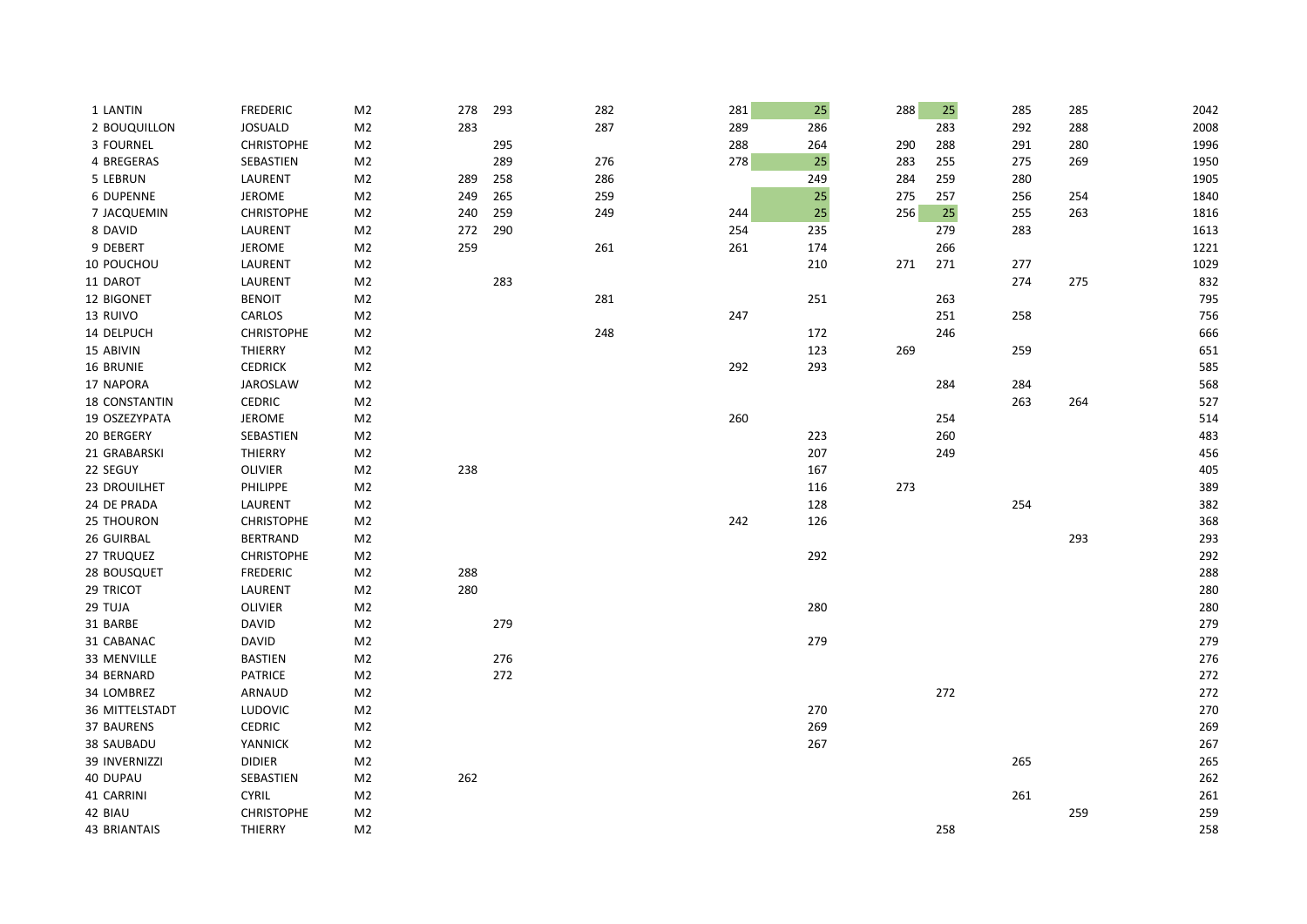| 43 CANAL          | <b>CHRISTOPHE</b>      | M2             |     |     |     |     |        |     |     |     | 258 | 258  |
|-------------------|------------------------|----------------|-----|-----|-----|-----|--------|-----|-----|-----|-----|------|
| 45 SCHMIT         | RAPHAEL                | M <sub>2</sub> |     |     |     |     |        |     |     |     | 257 | 257  |
| <b>46 CAYUELA</b> | <b>JEAN CHRISTOPHE</b> | M <sub>2</sub> |     |     |     |     | 253    |     |     |     |     | 253  |
| 47 FLOUR          | PIERRE                 | M <sub>2</sub> |     |     | 251 |     |        |     |     |     |     | 251  |
| 48 GIRAUD         | PASCAL                 | M <sub>2</sub> |     |     |     | 249 |        |     |     |     |     | 249  |
| 48 MARTINEZ       | <b>STEPHAN</b>         | M <sub>2</sub> |     |     |     |     |        |     |     | 249 |     | 249  |
| 50 CONSTANTIN     | <b>CHRISTOPHE</b>      | M2             |     |     |     | 246 |        |     |     |     |     | 246  |
| 51 DEPELCHIN      | <b>GREGORY</b>         | M <sub>2</sub> |     |     |     | 239 |        |     |     |     |     | 239  |
| 52 LAMBERT        | MATHIEU                | M <sub>2</sub> |     |     |     | 232 | 6      |     |     |     |     | 238  |
| <b>52 ROOY</b>    | <b>GHISLAIN</b>        | M2             |     |     |     |     |        |     |     | 238 |     | 238  |
| 54 PLAZA          | <b>JEAN SEBASTIEN</b>  | M <sub>2</sub> |     |     |     | 234 |        |     |     |     |     | 234  |
| 55 CAMPIONI       | <b>CHRISTOPHE</b>      | M <sub>2</sub> |     |     | 233 |     |        |     |     |     |     | 233  |
| 56 PFEIFFER       | <b>BENOIT</b>          | M <sub>2</sub> |     |     |     |     | 229    |     |     |     |     | 229  |
| 57 MURAT          | <b>JEROME</b>          | M2             |     |     |     |     |        |     |     | 225 |     | 225  |
| 58 DEMELY         | <b>FREDERIC</b>        | M <sub>2</sub> |     |     |     |     | 215    |     |     |     |     | 215  |
| 59 CEDRIC         | <b>BESSE</b>           | M <sub>2</sub> |     |     |     |     |        |     | 213 |     |     | 213  |
| 60 JANUARD        | JEREMIE                | M <sub>2</sub> |     |     |     |     | 203    |     |     |     |     | 203  |
| 61 GYSEMANS       | <b>BENOIT</b>          | M <sub>2</sub> |     |     |     |     | 190    |     |     |     |     | 190  |
| 62 LADHUIE        | <b>FREDERIC</b>        | M2             |     |     |     |     | 182    |     |     |     |     | 182  |
| 63 MARTINEZ       | ARNAUD                 | M <sub>2</sub> |     |     |     |     | 171    |     |     |     |     | 171  |
| 64 BORIE          | LAURENT                | M <sub>2</sub> |     |     |     |     | 163    |     |     |     |     | 163  |
| 65 VIEL           | <b>JEROME</b>          | M <sub>2</sub> |     |     |     |     | 161    |     |     |     |     | 161  |
| 66 DEJEAN         | <b>FREDERIC</b>        | M2             |     |     |     |     | 160    |     |     |     |     | 160  |
| 67 BEJNA          | PIERRE                 | M <sub>2</sub> |     |     |     |     | 155    |     |     |     |     | 155  |
| <b>68 LADHUIE</b> | STEPHANE               | M2             |     |     |     |     | 131    |     |     |     |     | 131  |
| 69 BERT           | JULIEN                 | M <sub>2</sub> |     |     |     |     | 97     |     |     |     |     | 97   |
| 70 CARBONNEL      | LUDOVIC                | M <sub>2</sub> |     |     |     |     | 82     |     |     |     |     | 82   |
| 71 DUBOIS         | ARNAUD                 | M <sub>2</sub> |     |     |     |     | $77$   |     |     |     |     | 77   |
| 72 BARRAU         | MATHIEU                | M2             |     |     |     |     | 71     |     |     |     |     | 71   |
| 73 LE BLEIS       | PASCAL                 | M <sub>2</sub> |     |     |     |     | $70\,$ |     |     |     |     | 70   |
| 74 GAUBIL         | LAURENT                | M <sub>2</sub> |     |     |     |     | 52     |     |     |     |     | 52   |
| 75 MARMIE         | <b>CHRISTOPHE</b>      | M <sub>2</sub> |     |     |     |     | 38     |     |     |     |     | 38   |
|                   |                        |                |     |     |     |     |        |     |     |     |     |      |
| 1 BACH            | PHILIPPE               | M <sub>3</sub> | 284 |     | 284 | 279 | 25     | 280 | 274 | 269 | 279 | 1974 |
| 2 GRANDNER        | <b>DAVID</b>           | M3             | 294 |     | 295 | 285 | 290    | 291 | 292 |     |     | 1747 |
| 3 BOUCHOU         | THIERRY                | M3             | 223 |     |     |     | 81     | 247 | 215 | 233 | 242 | 1241 |
| 4 SOUQ            | PHILIPPE               | M3             |     | 252 |     |     | 122    | 252 | 222 | 244 |     | 1092 |
| 5 LEONARD         | <b>JEAN MICHEL</b>     | M3             | 253 | 264 |     | 251 | 205    |     |     |     |     | 973  |
| 6 OLIVER          | XAVIER                 | M3             | 247 |     |     | 248 | 197    | 266 |     |     |     | 958  |
| 7 ARBIZU          | STEPHANE               | M3             | 291 |     | 288 |     |        |     | 289 |     |     | 868  |
| 8 DUMERCQ         | SEBASTIEN              | M3             |     | 271 | 272 |     | 216    |     |     |     |     | 759  |
| 9 COSTARRAMOUNE   | LAURENT                | M3             |     |     |     | 291 |        |     |     |     | 297 | 588  |
| 10 GLAUNEZ        | <b>JEAN LUC</b>        | M3             | 270 |     |     |     |        | 270 |     |     |     | 540  |
| 11 MORANT         | CHRISTIAN              | M <sub>3</sub> |     | 275 |     | 256 |        |     |     |     |     | 531  |
|                   |                        |                |     |     |     |     |        |     |     |     |     |      |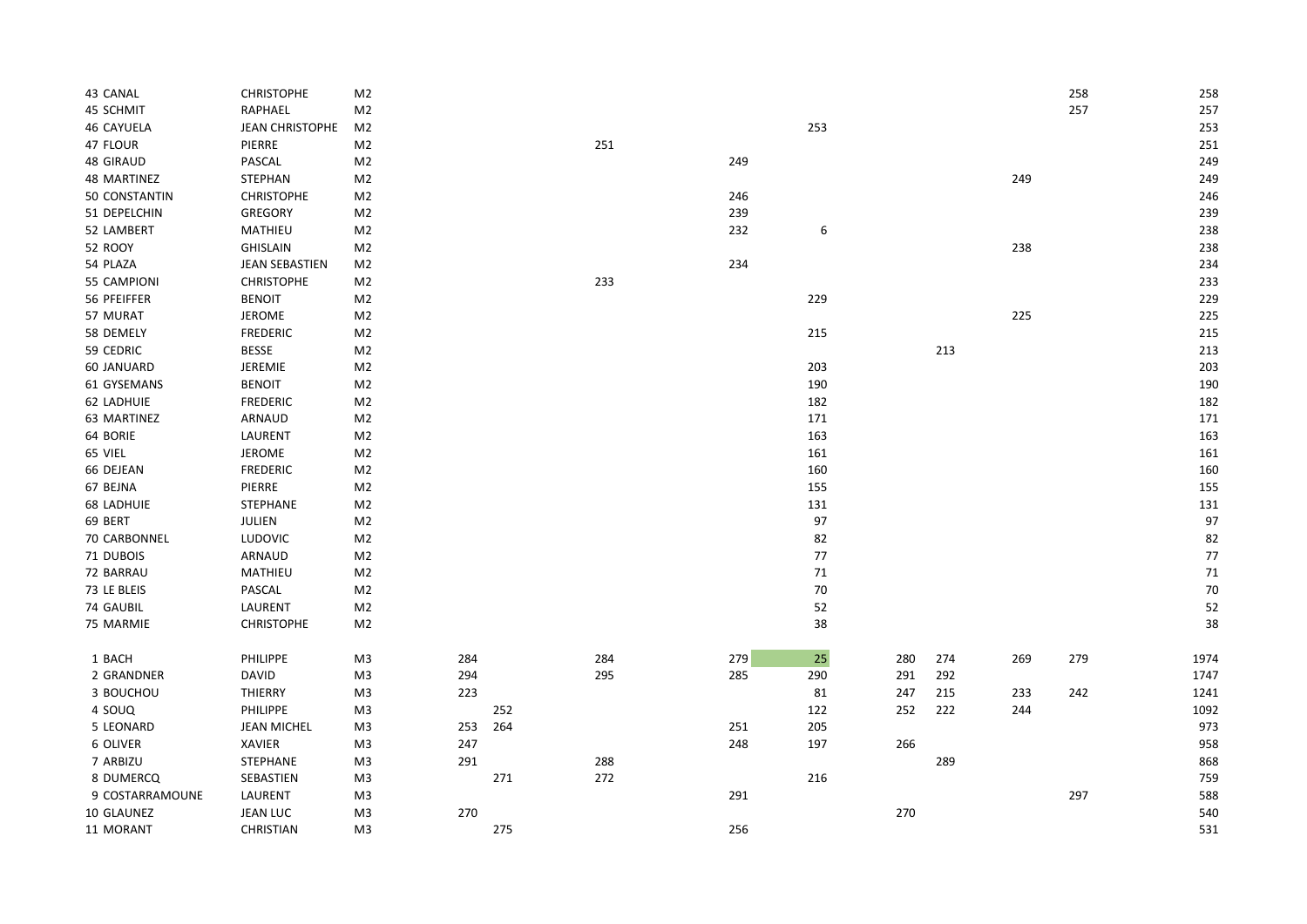| 12 PRADAL          | GERARD                 | M <sub>3</sub> |     |     |     | 264 |     |     |     |     | 255 | 519 |
|--------------------|------------------------|----------------|-----|-----|-----|-----|-----|-----|-----|-----|-----|-----|
| 13 MAISONNEUVE     | <b>FABRICE</b>         | M <sub>3</sub> |     |     |     | 253 |     |     | 252 |     |     | 505 |
| 14 MORA            | PHILIPPE               | M3             |     |     |     |     | 228 |     |     | 271 |     | 499 |
| <b>15 PRENTOUT</b> | <b>GUILLAUME</b>       | M3             |     |     |     | 236 |     | 253 |     |     |     | 489 |
| 16 GASTALDELLO     | <b>NICOLAS</b>         | M3             |     |     |     | 238 |     |     | 250 |     |     | 488 |
| 17 BAPTISTE        | ERIC                   | M3             | 252 |     |     |     |     |     | 231 |     |     | 483 |
| 18 ZAMITH          | <b>JEAN CLAUDE</b>     | M3             | 244 |     |     |     |     |     | 223 |     |     | 467 |
| 19 GALLO           | EMMANUEL               | M3             |     |     |     |     |     |     | 228 | 228 |     | 456 |
| 20 PIONNIER        | <b>FREDERIC</b>        | M3             |     |     |     |     | 193 |     | 248 |     |     | 441 |
| 21 LAMBERT         | <b>JEAN YVES</b>       | M3             | 251 |     |     |     | 180 |     |     |     |     | 431 |
| 22 GUILLON         | XAVIER                 | M <sub>3</sub> |     |     | 246 |     | 153 |     |     |     |     | 399 |
| 23 DELRIEU         | <b>GILLES</b>          | M3             |     |     |     |     | 156 |     | 236 |     |     | 392 |
| 24 PUJOS           | <b>PATRICE</b>         | M3             |     |     | 247 |     | 93  |     |     |     |     | 340 |
| 25 PAGNONCELLI     | ERIC                   | M3             |     |     |     |     | 297 |     |     |     |     | 297 |
| 26 BISCARO         | THIERRY                | M3             |     | 281 |     |     |     |     |     |     |     | 281 |
| 27 GIDE            | <b>JEAN CHRISTOPHE</b> | M3             | 279 |     |     |     |     |     |     |     |     | 279 |
| 28 PRIOD           | PASCAL                 | M3             | 276 |     |     |     |     |     |     |     |     | 276 |
| 29 CHATELAS        | <b>LIONEL</b>          | M3             |     |     |     |     | 275 |     |     |     |     | 275 |
| 30 DURAND          | <b>BAPTISTE</b>        | M3             |     |     |     |     |     |     |     |     | 274 | 274 |
| 31 VIANNAY         | ELOI                   | M <sub>3</sub> |     |     | 270 |     |     |     |     |     |     | 270 |
| 32 FRESLON         | <b>PATRICE</b>         | M3             |     |     |     |     |     |     |     | 266 |     | 266 |
| 33 CLAMENS         | PHILIPPE               | M <sub>3</sub> |     |     |     |     |     |     |     | 264 |     | 264 |
| 34 LEMOINE         | THIERRY                | M3             |     |     |     | 263 |     |     |     |     |     | 263 |
| 35 LABRE           | LIONEL                 | M3             |     |     |     |     |     |     |     |     | 261 | 261 |
| 36 COSTES          | <b>JEAN PIERRE</b>     | M3             | 258 |     |     |     |     |     |     |     |     | 258 |
| 37 FABRE           | <b>XAVIER</b>          | M3             | 255 |     |     |     |     |     |     |     |     | 255 |
| 38 BROYER          | PHILIPPE               | M3             |     |     |     |     |     |     |     |     | 251 | 251 |
| 39 FERNANDEZ       | PASCAL                 | M3             |     | 248 |     |     |     |     |     |     |     | 248 |
| 40 LEBRET          | ERIK                   | M3             |     |     |     |     | 247 |     |     |     |     | 247 |
| 40 MARCHIORO       | PHILIPPE               | M3             |     |     |     |     |     |     |     | 247 |     | 247 |
| 42 MUNCH           | <b>FREDERIC</b>        | M3             |     |     |     | 245 |     |     |     |     |     | 245 |
| 43 PINCON          | LAURENT                | M3             |     |     |     |     |     |     |     | 243 |     | 243 |
| 44 FOUSSAT         | <b>VINCENT</b>         | M3             | 241 |     |     |     |     |     |     |     |     | 241 |
| 45 MALARME         | LAURENT                | M3             |     |     |     |     | 239 |     |     |     |     | 239 |
| <b>46 BOUDINET</b> | <b>DENYS</b>           | M3             |     |     |     |     |     |     |     |     | 238 | 238 |
| 47 PREVOST         | THIERRY                | M3             |     |     |     |     |     |     |     | 237 |     | 237 |
| 48 JACQUOT         | <b>CHRISTOPHE</b>      | M3             |     |     | 236 |     |     |     |     |     |     | 236 |
| 49 HENRY           | <b>ALAIN</b>           | M3             |     |     |     |     |     |     |     | 235 |     | 235 |
| 50 BIELLE          | LAURENT                | M3             |     |     | 234 |     |     |     |     |     |     | 234 |
| 51 LAPORTE         | <b>MARTIAL</b>         | M3             |     |     |     |     | 232 |     |     |     |     | 232 |
| 52 GERVAUD         | <b>STEPHANE</b>        | M3             |     |     |     |     |     |     |     | 231 |     | 231 |
| 53 LABAT           | <b>GUILLAUME</b>       | M3             |     |     |     |     |     |     | 227 |     |     | 227 |
| 54 MONSET          | <b>XAVIER</b>          | M3             |     |     |     |     | 18  |     | 207 |     |     | 225 |
| 55 RODRIGUEZ       | <b>STEPHANE</b>        | M <sub>3</sub> |     |     |     |     | 222 |     |     |     |     | 222 |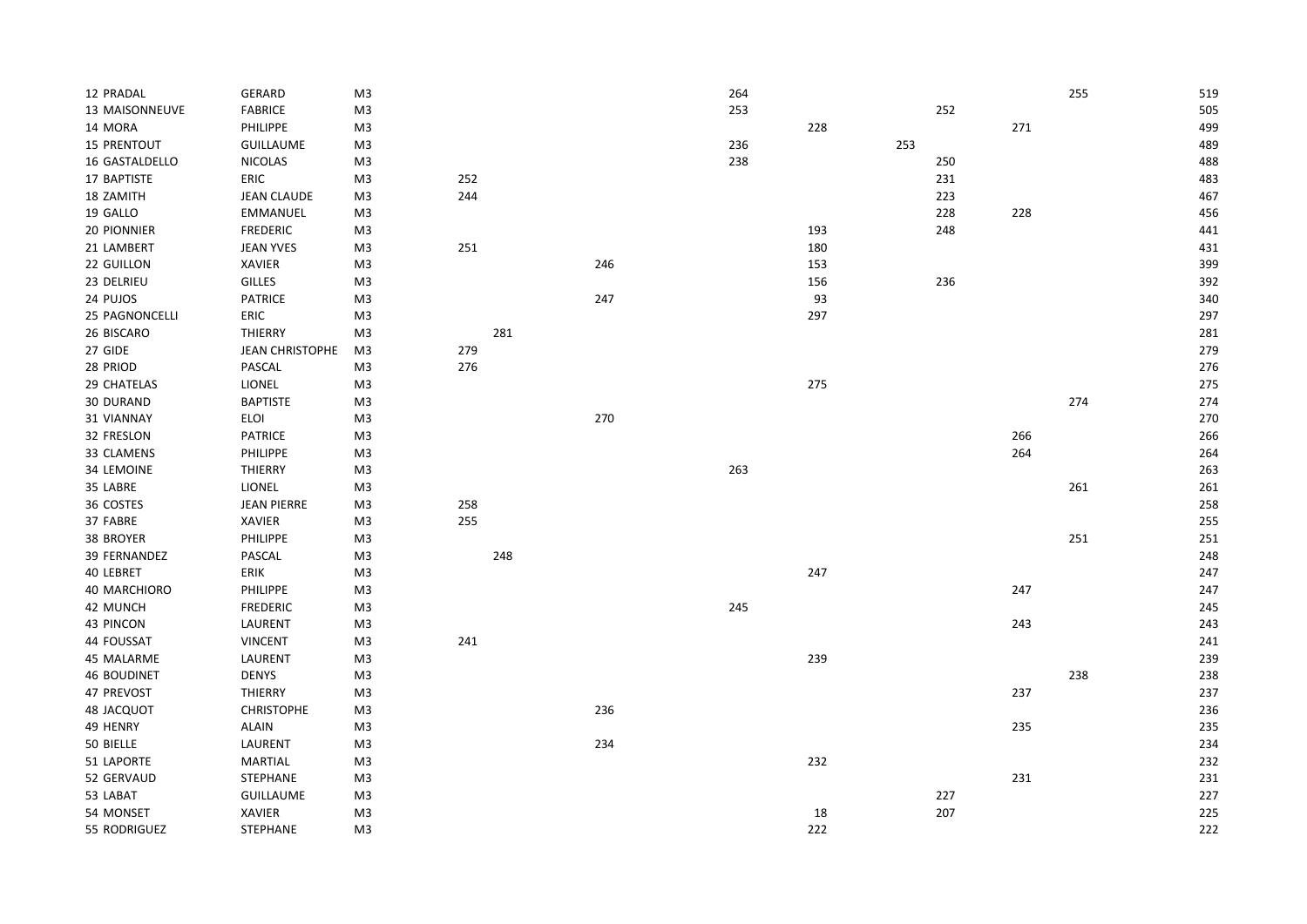| 56 LIBERT         | PATRICK           | M <sub>3</sub> | 220 |     |     |     |     |     |     |     |     | 220  |
|-------------------|-------------------|----------------|-----|-----|-----|-----|-----|-----|-----|-----|-----|------|
| 57 PECONDON       | OLIVIER           | M3             |     |     |     |     | 217 |     |     |     |     | 217  |
| 58 DUROT          | <b>DIDIER</b>     | M3             |     |     |     |     | 212 |     |     |     |     | 212  |
| 59 MANIN          | <b>THIERRY</b>    | M <sub>3</sub> |     |     |     |     |     |     | 205 |     |     | 205  |
| 60 CONDE          | <b>FRANCIS</b>    | M <sub>3</sub> |     |     |     |     | 191 |     |     |     |     | 191  |
| 61 POURTAU        | LIONEL            | M <sub>3</sub> |     |     |     |     | 170 |     |     |     |     | 170  |
| 62 CAMPAN         | <b>JEAN LUC</b>   | M <sub>3</sub> |     |     |     |     | 165 |     |     |     |     | 165  |
| 63 BALIAN         | ERIC              | M3             |     |     |     |     | 158 |     |     |     |     | 158  |
| 64 ABRANTES       | MANUEL            | M3             |     |     |     |     | 151 |     |     |     |     | 151  |
| 65 MOURADIAN      | STEPHANE          | M <sub>3</sub> |     |     |     |     | 149 |     |     |     |     | 149  |
| <b>66 GIROIRE</b> | ALBAN             | M <sub>3</sub> |     |     |     |     | 147 |     |     |     |     | 147  |
| 67 LAPORTE        | RENAUD            | M <sub>3</sub> |     |     |     |     | 145 |     |     |     |     | 145  |
| 68 DELPUCH        | CHRISTOPHE        | M3             |     |     |     |     | 142 |     |     |     |     | 142  |
| 69 FRAYSSE        | <b>FRANCK</b>     | M3             |     |     |     |     | 135 |     |     |     |     | 135  |
| 70 ROUY           | JEAN CHRISTOPHE   | M3             |     |     |     |     | 132 |     |     |     |     | 132  |
| 71 RICHE          | <b>ALEXIS</b>     | M <sub>3</sub> |     |     |     |     | 118 |     |     |     |     | 118  |
| 72 ARTAUD         | JAMES             | M <sub>3</sub> |     |     |     |     | 115 |     |     |     |     | 115  |
| 73 ALCAZAR        | PASCAL            | M <sub>3</sub> |     |     |     |     | 100 |     |     |     |     | 100  |
| 74 BERNE          | LAURENT           | M3             |     |     |     |     | 76  |     |     |     |     | 76   |
| 75 BERNE          | SEBASTIEN         | M3             |     |     |     |     | 73  |     |     |     |     | 73   |
| 76 D AURIA        | <b>CHRISTOPHE</b> | M <sub>3</sub> |     |     |     |     | 53  |     |     |     |     | 53   |
| 77 DELAMARE       | THIERRY           | M <sub>3</sub> |     |     |     |     | 42  |     |     |     |     | 42   |
| 78 DOREILLAC      | <b>XAVIER</b>     | M <sub>3</sub> |     |     |     |     | 34  |     |     |     |     | 34   |
| 79 GARCES         | CLAUDE            | M3             |     |     |     |     | 22  |     |     |     |     | 22   |
| 80 SABARDEIL      | STEPHANE          | M3             |     |     |     |     | 21  |     |     |     |     | 21   |
| 81 CHAMINADE      | <b>FREDERIC</b>   | M3             |     |     |     |     | 13  |     |     |     |     | 13   |
| 82 LAPERVENCHE    | <b>MARC</b>       | M <sub>3</sub> |     |     |     |     | 10  |     |     |     |     | 10   |
| 83 LETORT         | <b>DAVID</b>      | M <sub>3</sub> |     |     |     |     | 9   |     |     |     |     | 9    |
|                   |                   |                |     |     |     |     |     |     |     |     |     |      |
| 1 DESCHAMPS       | <b>ROLAND</b>     | M4             | 245 | 262 | 255 |     | 140 | 264 | 242 | 253 |     | 1661 |
| 2 GOUL            | PASCAL            | M4             |     |     |     | 274 | 196 | 277 | 265 | 276 | 270 | 1558 |
| 3 BREMBILLA       | <b>JOEL</b>       | M4             |     | 251 | 241 | 237 | 106 | 261 | 217 | 234 |     | 1547 |
| 4 BROOKS          | RICHARD           | M4             |     |     | 290 | 272 | 265 |     |     |     | 291 | 1118 |
| 5 GATEAU          | <b>GUILLAUME</b>  | M4             |     |     | 265 | 258 | 233 | 278 |     |     |     | 1034 |
| 6 MILHAU          | <b>JEAN MARC</b>  | M4             | 257 |     | 262 |     | 202 | 276 |     |     |     | 997  |
| 7 DUFFAU          | CHRISTIAN         | M4             | 261 |     |     | 262 | 184 |     |     |     |     | 707  |
| 8 DE PAOLI        | <b>BRUNO</b>      | M4             |     |     |     | 265 | 49  |     | 275 |     |     | 589  |
| 9 DUFFAU          | PASCAL            | M4             |     |     |     | 255 |     |     |     |     | 256 | 511  |
| 10 DAUCE          | <b>JACQUES</b>    | M4             |     |     |     | 266 | 166 |     |     |     |     | 432  |
| 10 HOUVER         | <b>FRANCK</b>     | M4             |     |     |     |     |     |     | 208 | 224 |     | 432  |
| 12 TAURIAC        | PASCAL            | M4             | 243 |     |     |     | 173 |     |     |     |     | 416  |
| 13 LUQUET         | <b>MICHEL</b>     | M4             |     |     |     |     |     |     |     | 286 |     | 286  |
| 13 FOURCAUD       | <b>FRANCIS</b>    | M4             |     |     |     |     |     |     |     |     | 286 | 286  |
| 15 BERGERE        | <b>JEAN NOEL</b>  | M4             | 274 |     |     |     |     |     |     |     |     | 274  |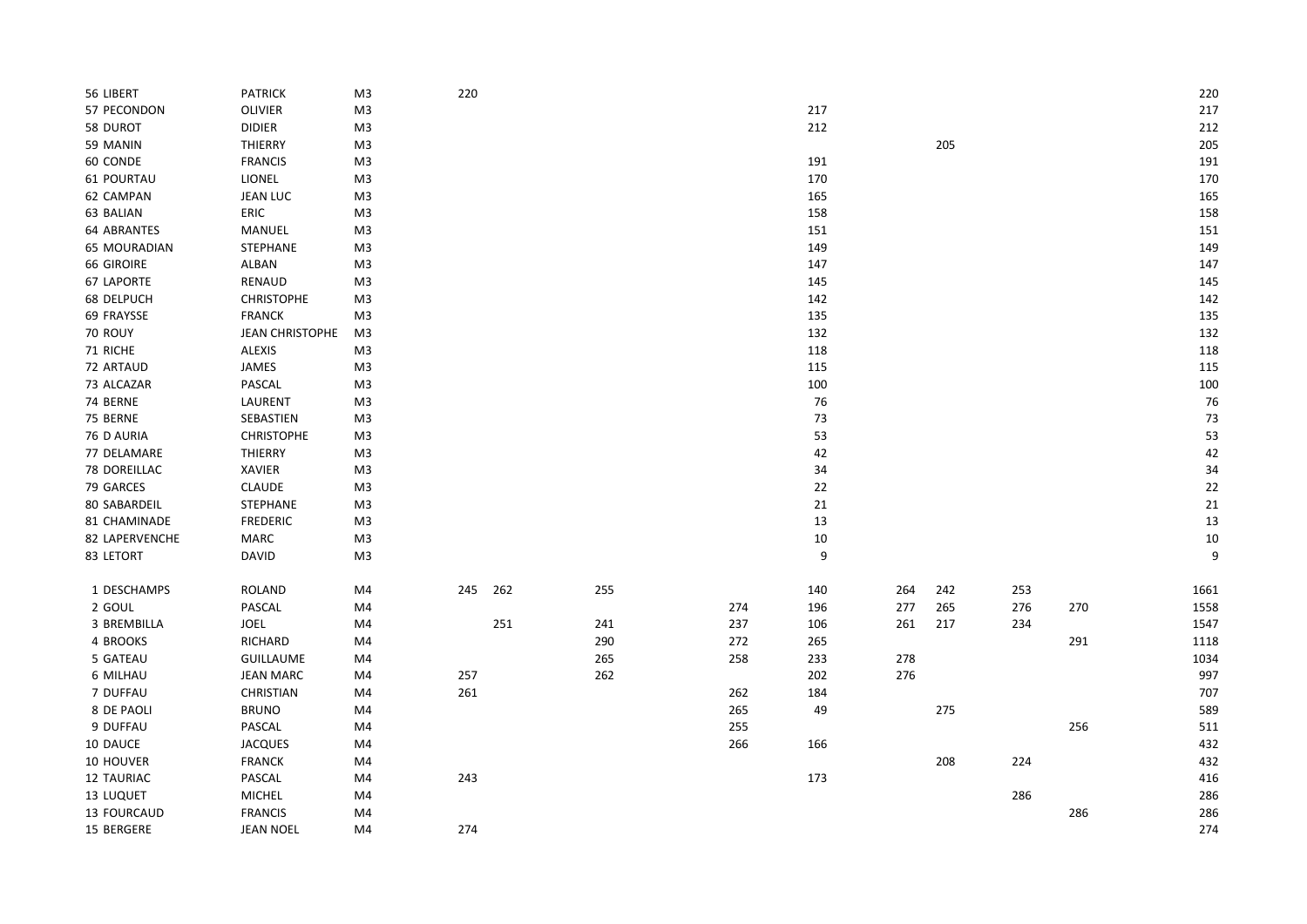| 15 LAPLANCHE       | <b>FREDERIC</b>      | M4             |         | 274 |     |     |     |     |     |     |     | 274  |
|--------------------|----------------------|----------------|---------|-----|-----|-----|-----|-----|-----|-----|-----|------|
| 17 CASALI          | GIL                  | M4             |         |     |     | 271 |     |     |     |     |     | 271  |
| 18 MANZINELLO      | <b>PATRICK</b>       | M4             |         |     |     |     | 59  |     | 209 |     |     | 268  |
| 18 AUDHUY          | <b>FRANCOIS</b>      | M4             |         |     |     |     | 268 |     |     |     |     | 268  |
| <b>18 DUPERRET</b> | <b>JACQUES</b>       | M4             |         |     |     |     |     |     |     | 268 |     | 268  |
| 21 MERCADIE        | <b>BENOIT</b>        | M4             | 264     |     |     |     |     |     |     |     |     | 264  |
| 22 ESCOTS          | <b>JEAN PIERRE</b>   | M4             |         |     |     |     |     |     | 262 |     |     | 262  |
| 23 BITAUDEAU       | ERIC                 | M4             |         | 261 |     |     |     |     |     |     |     | 261  |
| 24 REYNAUD         | PASCAL               | M4             |         |     |     |     | 248 |     |     |     |     | 248  |
| 25 BREUILLAT       | <b>OLIVIER</b>       | M4             |         |     |     |     | 243 |     |     |     |     | 243  |
| 26 DOUAILIN        | LAURENT              | M4             |         |     | 242 |     |     |     |     |     |     | 242  |
| 27 PAULHAN         | THIERRY              | M4             |         |     |     |     |     |     |     |     | 241 | 241  |
| 28 PELEAU          | <b>PATRICK</b>       | M4             |         |     | 240 |     |     |     |     |     |     | 240  |
| 29 RATIE           | PHILIPPE             | M4             | 239     |     |     |     |     |     |     |     |     | 239  |
| 30 CHEVROLLIER     | <b>JEAN YVES</b>     | M4             |         |     |     |     | 231 |     |     |     |     | 231  |
| 31 CASTAGNE        | REMY                 | M4             | 227     |     |     |     |     |     |     |     |     | 227  |
| 32 GIRARD          | <b>JEAN MARIE</b>    | M4             |         |     |     |     |     |     | 226 |     |     | 226  |
| 33 GALLAND         | <b>GEORGES</b>       | M4             |         |     |     |     | 225 |     |     |     |     | 225  |
| 34 NOUGAYREDE      | PATRICK              | M4             |         |     |     |     | 219 |     |     |     |     | 219  |
| 35 CASANO          | SERGE                | M4             |         |     |     |     | 159 |     |     |     |     | 159  |
| 36 BEHR            | <b>JACQUES</b>       | M4             |         |     |     |     | 139 |     |     |     |     | 139  |
| 37 ABOULICAM       | LIONEL               | M4             |         |     |     |     | 130 |     |     |     |     | 130  |
| 38 GARNIER         | <b>FABRICE</b>       | M4             |         |     |     |     | 127 |     |     |     |     | 127  |
| 39 BERENGUER       | PATRICK              | M4             |         |     |     |     | 125 |     |     |     |     | 125  |
| 40 AEBY            | MARC                 | M4             |         |     |     |     | 119 |     |     |     |     | 119  |
| 41 BERTHELOT       | LAURENT              | M4             |         |     |     |     | 105 |     |     |     |     | 105  |
| 42 CORRE           | <b>FREDERIC</b>      | M4             |         |     |     |     | 104 |     |     |     |     | 104  |
| 43 VASSE           | ERIC                 | M4             |         |     |     |     | 103 |     |     |     |     | 103  |
| 44 BROUCH          | <b>FRANCOIS</b>      | M4             |         |     |     |     | 99  |     |     |     |     | 99   |
| 45 DATTAS          | ERIC                 | M4             |         |     |     |     | 98  |     |     |     |     | 98   |
| 46 GACEM           | AISSA                | M4             |         |     |     |     | 83  |     |     |     |     | 83   |
| 47 GAGNEUX         | <b>DAVID</b>         | M4             |         |     |     |     | 80  |     |     |     |     | 80   |
| <b>48 VRIGNAUD</b> | LAURENT              | M4             |         |     |     |     | 78  |     |     |     |     | 78   |
| 49 GRAULET         | <b>BRUNO</b>         | M4             |         |     |     |     | 68  |     |     |     |     | 68   |
| 50 RICHARD         | PASCAL               | M4             |         |     |     |     | 65  |     |     |     |     | 65   |
| 51 BELGODERE       | <b>JEAN FRANCOIS</b> | M4             |         |     |     |     | 57  |     |     |     |     | 57   |
| 52 JOUCLA          | THIERRY              | M4             |         |     |     |     | 46  |     |     |     |     | 46   |
| 53 SIMO            | <b>JEAN FRANCOIS</b> | M4             |         |     |     |     | 39  |     |     |     |     | 39   |
| 1 CHECCHI          | WALTER               | M5             | 222     | 250 | 239 |     | 89  | 249 | 203 | 227 |     | 1479 |
| 2 GADRAS           | <b>JEAN MICHEL</b>   | M <sub>5</sub> | 256 277 |     |     |     | 199 |     |     |     |     | 732  |
| 3 PLANES           | MARCEL               | M5             |         |     |     |     | 179 |     | 247 |     | 267 | 693  |
| 4 DAVASSE          | <b>JOEL</b>          | M5             |         |     |     | 267 |     | 263 |     |     |     | 530  |
| 5 MARCHAL          | <b>JACQUES</b>       | M <sub>5</sub> | 229     |     |     |     |     |     |     |     | 248 | 477  |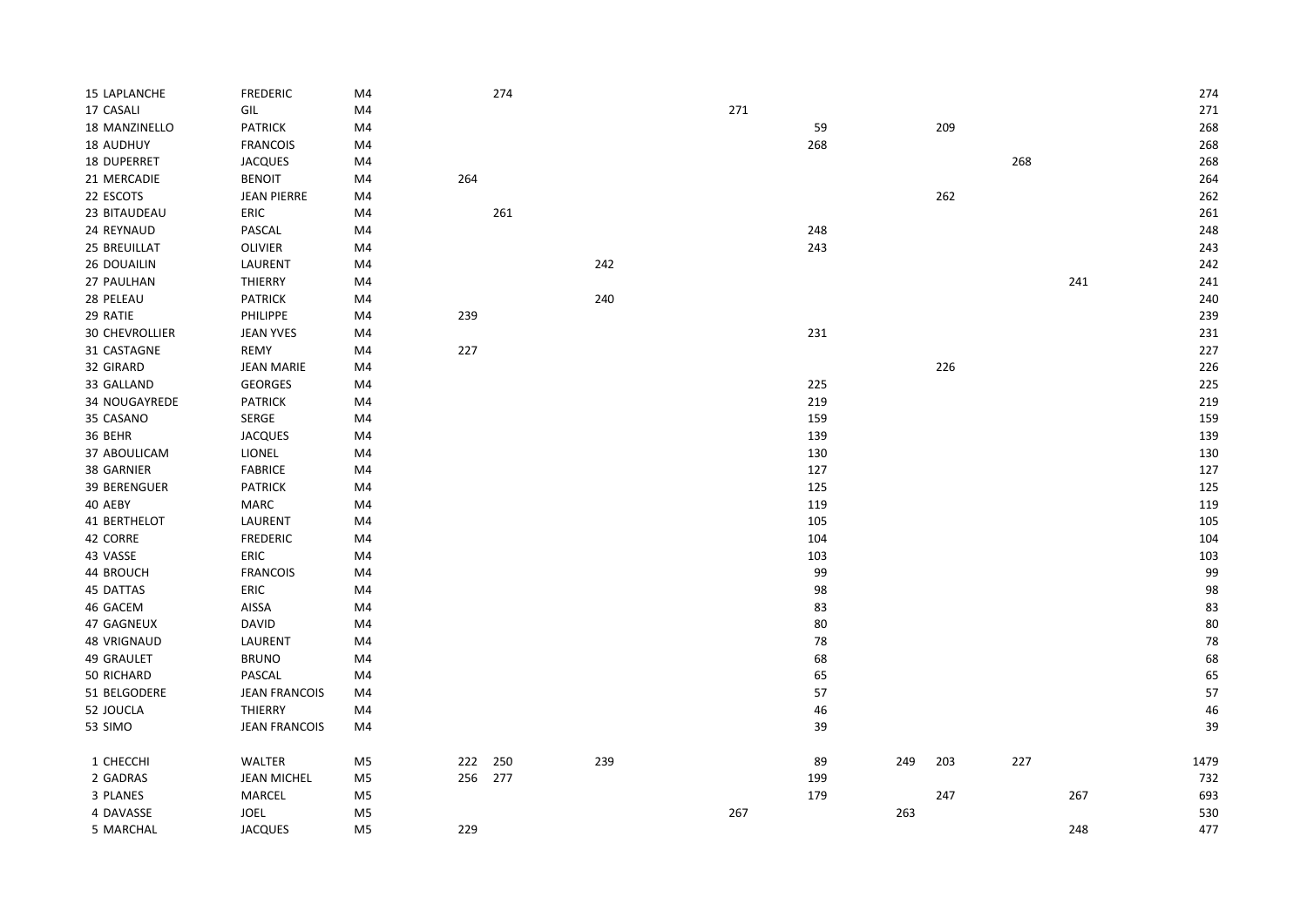| 6 LAGARDE    | PATRICK              | M <sub>5</sub> |     |     | 256 |     | 192    |     |     |     |     | 448  |
|--------------|----------------------|----------------|-----|-----|-----|-----|--------|-----|-----|-----|-----|------|
| 7 MIRAMONT   | CHRISTIAN            | M5             |     |     |     |     | 154    | 260 |     |     |     | 414  |
| 8 PETOT      | PASCAL               | M5             | 242 |     |     |     | 169    |     |     |     |     | 411  |
| 9 DUBOUSQUET | PHILIPPE             | M5             |     |     | 254 |     | 150    |     |     |     |     | 404  |
| 10 DUPOUY    | <b>PATRICK</b>       | M <sub>5</sub> |     | 266 |     |     | 26     |     |     |     |     | 292  |
| 11 TEIXEIRA  | <b>PATRICK</b>       | M <sub>5</sub> |     |     |     |     | 245    |     |     |     |     | 245  |
| 12 LODETTI   | ERIC                 | M5             |     |     |     |     |        |     |     |     | 243 | 243  |
| 13 GARCIA    | <b>PATRICK</b>       | M <sub>5</sub> |     |     |     |     | $16\,$ |     |     | 226 |     | 242  |
| 14 GRUSZKA   | <b>DIDIER</b>        | M <sub>5</sub> |     |     |     |     |        |     |     | 236 |     | 236  |
| 15 YVERT     | ERIC                 | M <sub>5</sub> | 235 |     |     |     |        |     |     |     |     | 235  |
| 16 BACHELIER | <b>JEAN FRANCOIS</b> | M5             |     |     |     |     | 188    |     |     |     |     | 188  |
| 17 CORTADA   | <b>HUBERT</b>        | M5             |     |     |     |     | 175    |     |     |     |     | 175  |
| 18 LESCOS    | <b>PATRICK</b>       | M5             |     |     |     |     | 124    |     |     |     |     | 124  |
| 19 CABRERAS  | <b>FRANCOIS</b>      | M5             |     |     |     |     | 117    |     |     |     |     | 117  |
| 20 FORZY     | AIMERY               | M <sub>5</sub> |     |     |     |     | 91     |     |     |     |     | 91   |
| 21 GOUGET    | <b>JEAN FRANCOIS</b> | M <sub>5</sub> |     |     |     |     | 87     |     |     |     |     | 87   |
| 22 PASQUION  | PHILIPPE             | M <sub>5</sub> |     |     |     |     | 85     |     |     |     |     | 85   |
| 23 CANDAU    | <b>JACQUES</b>       | M5             |     |     |     |     | 63     |     |     |     |     | 63   |
| 24 MONESTES  | <b>FRANCOIS</b>      | M5             |     |     |     |     | 56     |     |     |     |     | 56   |
| 25 SOUVRAY   | <b>DIDIER</b>        | M <sub>5</sub> |     |     |     |     | 44     |     |     |     |     | 44   |
| 26 BOURGELA  | PATRICE              | M5             |     |     |     |     | 25     |     |     |     |     | 25   |
| 27 MOINEAU   | PHILIPPE             | M5             |     |     |     |     | 15     |     |     |     |     | 15   |
| 28 BAILLET   | FABRICE              | M5             |     |     |     |     | 12     |     |     |     |     | 12   |
| 1 PICHARD    | <b>MICHEL</b>        | M6             | 225 |     |     | 231 | 47     | 244 | 210 |     |     | 957  |
| 2 GRUSZKA    | <b>JACKY</b>         | M6             |     |     |     |     | 92     |     | 219 | 242 |     | 553  |
| 3 JANOT      | <b>BERNARD</b>       | M6             | 268 |     |     |     |        |     |     |     |     | 268  |
| 4 FELIX      | PIERRE               | M6             |     | 260 |     |     |        |     |     |     |     | 260  |
| 5 LAMOTHE    | <b>PATRICK</b>       | M6             |     |     |     |     | $30\,$ |     |     | 229 |     | 259  |
| 6 CASTELL    | <b>JEAN CLAUDE</b>   | M6             |     |     |     |     |        | 248 |     |     |     | 248  |
| 7 DELPEYROU  | <b>JEAN BAPTISTE</b> | M6             |     |     |     |     |        |     |     |     | 247 | 247  |
| 8 DUTRUCH    | <b>BERNARD</b>       | M6             |     |     |     |     | 185    |     |     |     |     | 185  |
| 9 DEMEAUX    | <b>GILLES</b>        | M6             |     |     |     |     | 138    |     |     |     |     | 138  |
| 10 GIRARD    | <b>BENOIT</b>        | M <sub>6</sub> |     |     |     |     | 110    |     |     |     |     | 110  |
| 11 PETAZZONI | PHILIPPE             | M <sub>6</sub> |     |     |     |     | 88     |     |     |     |     | 88   |
| 12 ELEIEFF   | <b>JEAN PAUL</b>     | M6             |     |     |     |     | 40     |     |     |     |     | 40   |
| 13 GOUIN     | MARCEL               | M6             |     |     |     |     | 36     |     |     |     |     | 36   |
| 14 SAHUGUEDE | <b>BERNARD</b>       | M <sub>6</sub> |     |     |     |     | 32     |     |     |     |     | 32   |
| 15 PENAUD    | MICHEL               | M <sub>6</sub> |     |     |     |     | 31     |     |     |     |     | 31   |
| 1 BONS       | <b>CHRISTIAN</b>     | M7             | 226 | 249 | 235 | 233 | $25\,$ | 243 | 206 | 223 |     | 1640 |
| 2 BORDAS     | <b>JEAN MARIE</b>    | M7             |     |     |     |     | 19     |     |     | 221 |     | 240  |
| 3 CHIOUKH    | RACHID               | M7             | 228 |     |     |     |        |     |     |     |     | 228  |
| 4 LESPES     | <b>JACQUES</b>       | M7             |     |     |     |     |        |     | 204 |     |     | 204  |